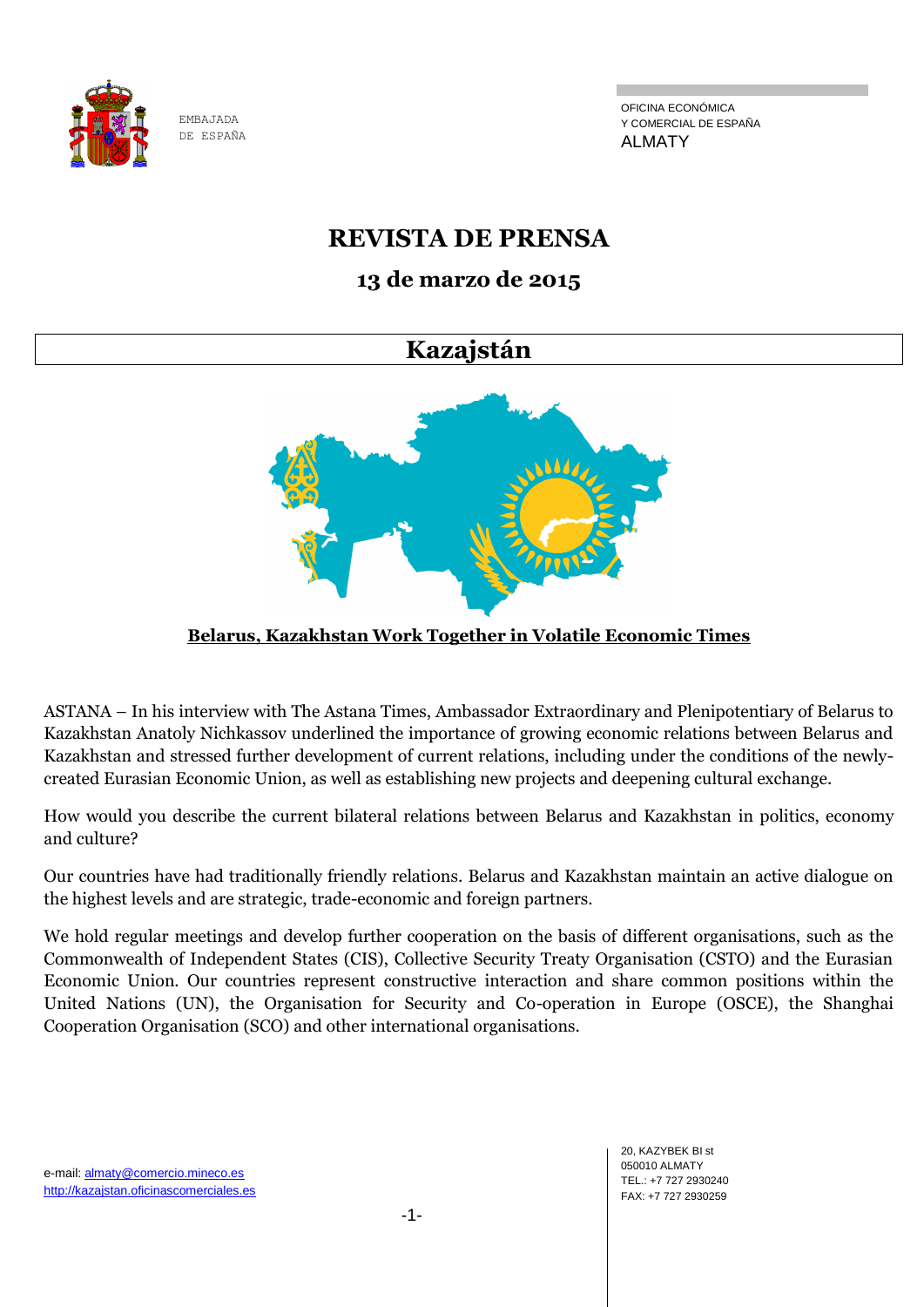

OFICINA ECONÓMICA Y COMERCIAL DE ESPAÑA ALMATY

Belarus is interested in a close partnership with Kazakhstan in all spheres and calls for a systemic deepening of bilateral relations. Despite the negative factors that we are facing in the global economy today, bilateral trade and economic relations between Belarus and Kazakhstan are developing dynamically. The trade and economic relations with Kazakhstan are of high priority for Belarus. In light of the negative processes in the Russian economy and in general a rather complicated situation on the world markets, it is beneficial for both Belarus and Kazakhstan to increase foreign trade turnover, improve the efficiency of joint projects and deepen and broaden cooperation in the industrial, scientific and technological spheres.

Currently, special attention is paid to the development of industrial cooperation between Belarusian and Kazakh engineering enterprises. In this direction, we are focusing our efforts on the development of existing assembly productions of Belarusian machinery that are present in Kazakhstan as well as the creation of new industries.

For this year we plan to transfer the production of a BelAZ-7547 dumper from the Belarusian company BelAZ to KazBelAZ, a joint venture located in Karaganda. We will also transfer the production of another dumper such as BelAZ-7540V and BelAZ-75473 in the future. It is also planned to organise the production of Belarusian agricultural, municipal and road-building equipment at the site of the joint Belarusian-Kazakh Industrial and Technological Park of agricultural and municipal vehicles located in Kokshetau and to organise assembly production of Belarusian automotive engineering from the Minsk Automobile Plant on the basis of Semipalatinsk Machine Works.

In 2015, it is planned to organise an assembly of five models of the MAZ make. Agromashholding (Kazakhstan) and Gomselmash (Belarus) are working on the establishment of a joint production of combine harvesters. The realisation of large transnational projects in space and energy spheres is promising for us, including cooperation on nuclear power plant construction, development, production and processing of hydrocarbons, engineering, trade and logistic activities.

The growth of investments and the allocation of Kazakh capital in Belarus is the core of bilateral relations. Belarus is ready to create favourable conditions for Kazakhstan business in our country. At the governmental level, we are ready to support proposals for future projects in various fields like petrochemicals, energy, transport and logistics, innovation and new technologies where Belarus and Kazakhstan could implement two or three major projects together.

Today one of the most important tools for strengthening and developing the cultural ties, friendly relations and cooperation between our nations is the organisation of joint cultural events, exhibitions, forums, festivals and creative competitions. Belarus and Kazakhstan Culture Days have become a good tradition. The Days of Culture of Belarus in Kazakhstan were well organised in 2014 and this year it is planned to hold Days of Culture of Kazakhstan in our country.

The organisation of such large-scale events raises interest and respect abroad, while the creativity of Belarusian and Kazakh artists helps strengthen friendship and promotes the rich and unique cultures of our countries.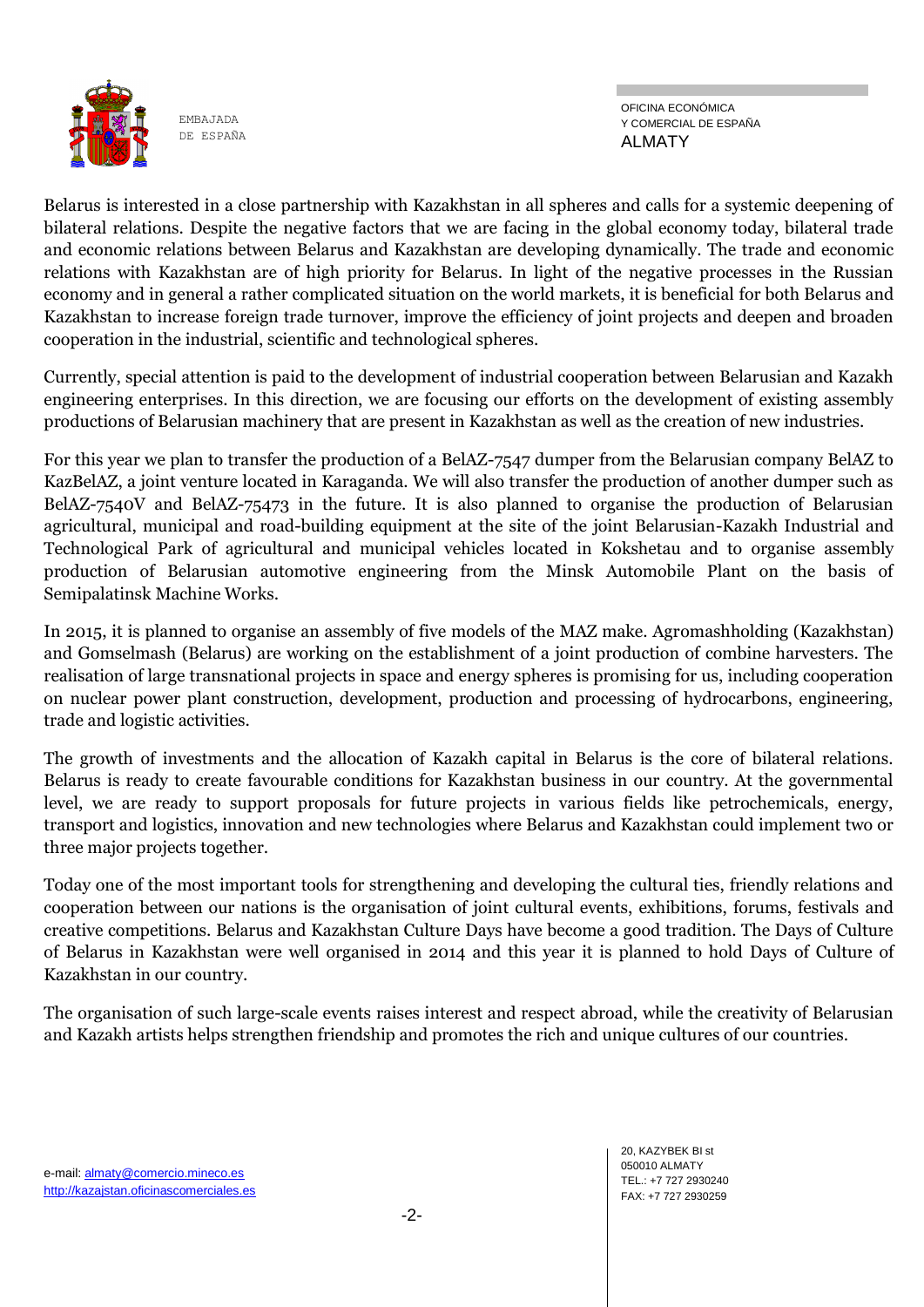

OFICINA ECONÓMICA Y COMERCIAL DE ESPAÑA ALMATY

Could you describe the volume of bilateral trade-economic relations during the past four or five years, as well as the key spheres of the cooperation?

In the context of the global crisis, the trade turnover between Belarus and Kazakhstan reached a historic high and amounted to \$1.17 billion in 2014; the general growth composed 22.9 percent in comparison to 2013. The Belarusian exports to Kazakhstan amounted to \$877.6 million and have increased by 0.8 percent, while imports from Kazakhstan composed \$293.8 million and have increased by 3.6 times. Compared to 2007, foreign trade turnover between the two countries increased by 2.3 times.

The dynamics of trade between Belarus and Kazakhstan (Millions of U.S. dollars).

The dynamics of trade between Belarus and Kazakhstan

(Millions of U.S. dollars).

Belarusian products for export in 2014 were mostly oil products (\$88.5 million or 10.1 percent of total exports), tractors and truck tractors (\$76.9 million or 8.8 percent), milk and dairy products (\$68.5 million or 7.8 percent), trucks (\$59.5 million or 6.8 per cent), furniture (\$51.8 million or 5.9 percent), machinery and equipment for harvesting and threshing (\$44.4 million or 5.1 percent), tires (\$39.7 million or 4.5 per cent), sugar (\$38.4 million or 4.4 percent), meat products (\$20.7 million or 2.4 percent), railway freight cars (\$19.5 million or 2.2 percent), fresh fruits (\$18.2 million or 2.1 per cent) and pharmaceuticals (\$16.8 million or 1.9 percent).

Investment cooperation has been actively developing in 2014; Kazakhstan has invested \$101.7 million in Belarus, including direct investments totalling \$4.2 million in 2014, and Belarus has invested \$117.3 million in Kazakhstan, including direct investments in the amount of \$107.2 million.

In the field of industrial cooperation 13 joint assembly plants have been established in Kazakhstan: BelAZ quarry and mine equipment and MAZ tractors, forage and grain harvesters, freight lifts, special fire and municipal vehicles and excavators. The project on the creation of the Belarusian-Kazakh Industrial and Technological Park of agricultural and municipal vehicles is under realisation now. This project will help establish a joint venture for the production of MT3 Bobruiskagromash tractors, MAZ municipal vehicles, Amkodor road-building equipment, Lidselmash agricultural machinery and Gomselmash combine harvesters.

Could you name some positive and negative aspects of the Eurasian Economic Union?

With the creation of the Eurasian Economic Union (EAEU), Belarus and Kazakhstan have reached a new level of bilateral relations.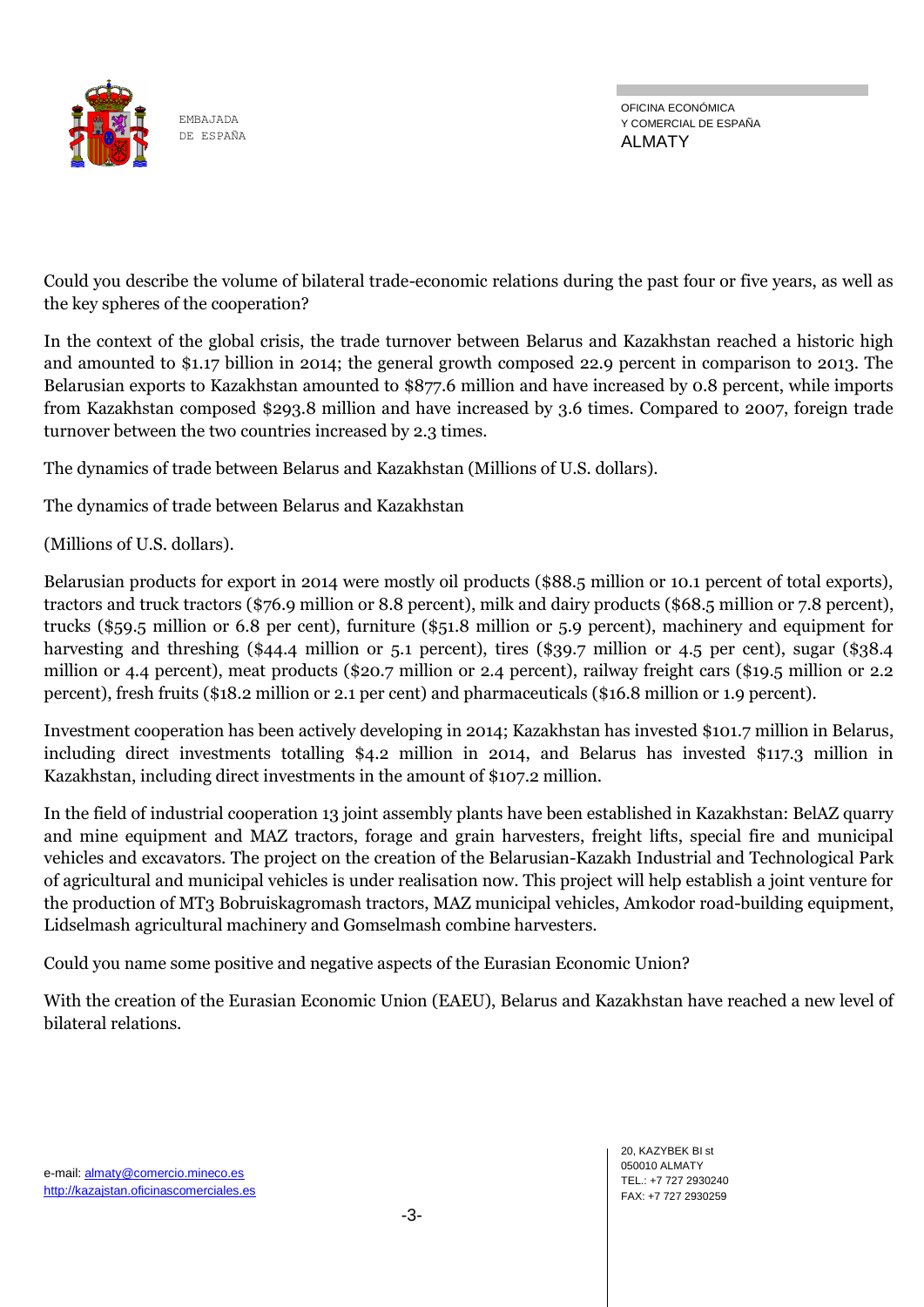

The Eurasian Economic Union is aimed at creating conditions for sustainable economic development of its member states and improving living standards. I would mention the fact that among its main advantages, the EAEU provides a free movement of goods, services, capital and labour and helps to coordinate a coherent and unified economic policy.

From Jan.1, Belarus took over the presidency of the Supreme Eurasian Economic Council, Eurasian Intergovernmental Council and the Council of the Eurasian Economic Commission. Belarus has already outlined its priorities, such as assistance in promotion of the four fundamental economic freedoms of the union, the total abolition of exemptions and restrictions in the movement of goods, common industrial and agricultural policies and improving the efficiency of the Eurasian Economic Commission.

Speaking about negative factors, I would single out the presence of the exceptions and limitations in the union that significantly impede an economic integration process. We still have a long and difficult path to go in order to develop the union. A comprehensive modernisation of industrial capacity should take place. Moreover, we have to increase the cooperation between our companies and the competitiveness of national economies in the framework of the global economy.

Are you expecting any Belarusian high officials to come to Astana this year? Maybe some cultural events are going to be organised?

A lot of events will take place in the framework of the political and economic agenda this year. First of all, we expect the President of Belarus and the President of the Russian Federation, who were invited by Nursultan Nazarbayev to come in the near future [March 12-13].

The most important bilateral political event that is planned for 2015 is an official visit of the President of the Republic of Kazakhstan to the Republic of Belarus. Because of the chairmanship of the Republic of Kazakhstan in the CIS this year, Kazakhstan will hold several meetings of the Council of Heads of State and Government of the CIS. Kazakhstan will also organise the Supreme Eurasian Economic Council and the Eurasian Intergovernmental Council meetings as a member state of the Eurasian Economic Union.

The year 2015 is the year of the 70th anniversary of the Great Patriotic War (World War II). The event is extremely important and is truly a milestone. First of all, it is our common history; it is the memory of the combat brotherhood, unparalleled courage and heroism of soldiers of all nationalities who gave their own lives fighting for the freedom and independence of our countries. The Great Victory unites and will continue uniting our countries and nations. As we know, a commemorative medal titled 70 Years of Victory in the Great Patriotic War of 1941-1945 has been approved. This award will be given to the veterans of the Great Patriotic War of 1941- 1945, as well as to others within the CIS member states. The award ceremonies in Belarus and Kazakhstan and other CIS countries have already begun.

The celebration programme of the 70th anniversary of Victory in the Great Patriotic War of the CIS states has been approved. According to this programme, the heads of CIS states will hold speeches and military parades will take place in the capitals and cities for the heroes, as well as rewarding and honouring ceremonies for veterans.

20, KAZYBEK BI st 050010 ALMATY TEL.: +7 727 2930240 FAX: +7 727 2930259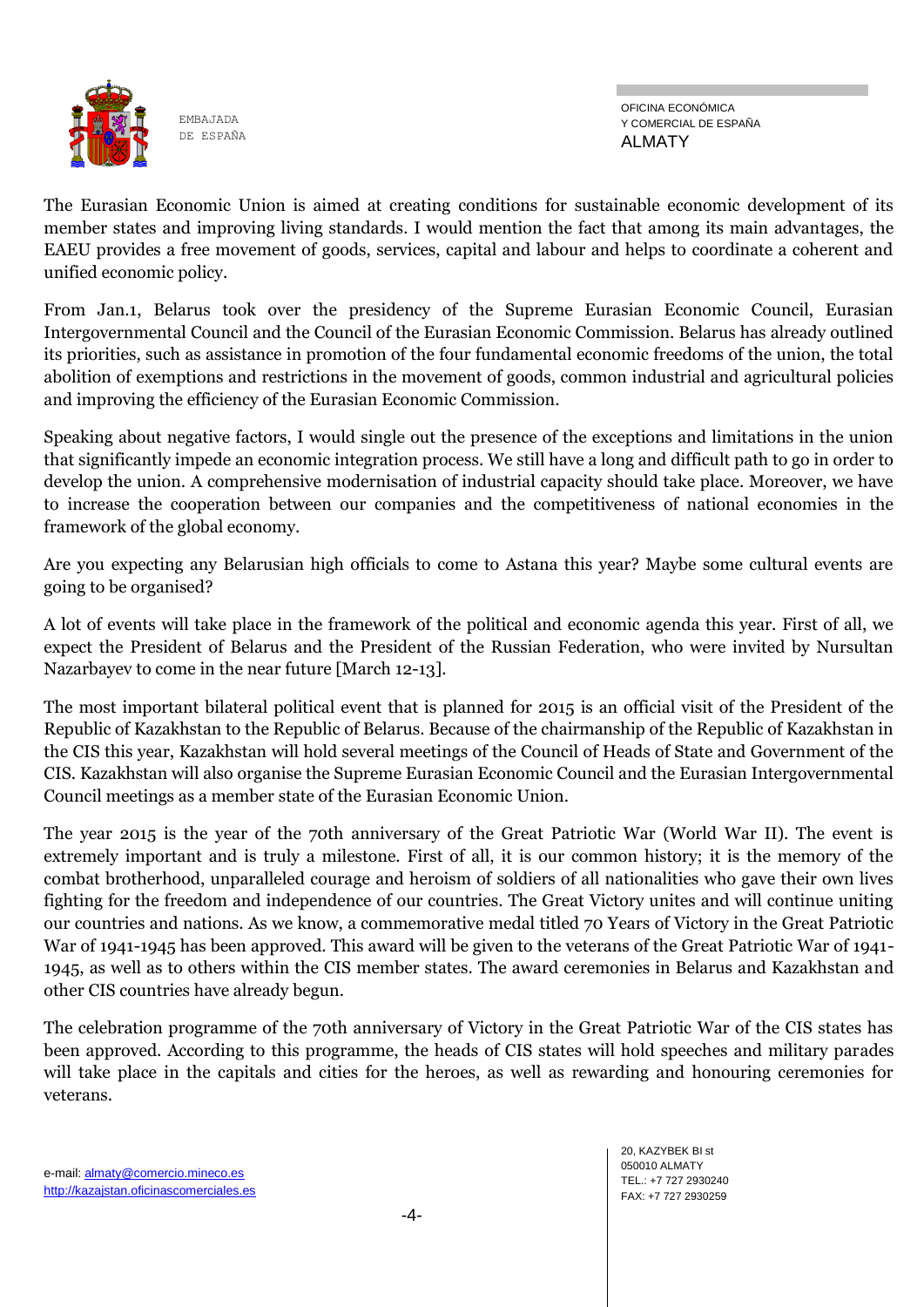

During the celebrations, participants will be able to use the international and long-distance telephone service for free. Also, they will be entitled to travel on all types of transport (except taxis) in the territory of the CIS for free.

A number of joint Belarusian-Kazakh projects are going to be implemented. In particular, numerous archive documents about the participation of the natives of Kazakhstan in the partisan movement in Belarus have been revealed and now a joint scientific publication is anticipated.

Within the framework of agreements and memorandum on cooperation between museums of Belarus and Kazakhstan, several exhibitions will be organised. In May 2015, the exhibition "The harsh, military, simple …" will be held in Astana at the National Museum of the Republic of Kazakhstan. These collections will be presented by the National History Museum of Belarus.

Numerous Belarusian ethnic organisations represented in Kazakhstan by 13 ethno-cultural associations will all have opportunities for the preservation and enhancement of the Belarusian language and culture in Kazakhstan and are actively involved in the conduct and organisation of various events dedicated to the 20th anniversary of the Assembly of the People of Kazakhstan.

We are very pleased to realise that Belarus and Kazakhstan have friendly strategic relations and that both countries are firmly aimed at further close cooperation across the whole spectrum of issues included in the bilateral agenda. I am confident that our relations will continue developing on the basis of the strong friendship, mutual respect, understanding and trust between the peoples of Belarus and Kazakhstan.

Fuente: astanatimes

### **Kazakhstan: The Slumbering Steppe**

One day last summer, Viktor Kazachenko set off across the steppe from his village in northern Kazakhstan, driving to the nearest town on some errands – but he never arrived.

"My brain switched off," he says. "That's it. I don't remember."

Kazachenko had been hit by a mysterious sleeping sickness that is plaguing Kalachi, a remote village 500 kilometers west of the capital Astana. The malady has sent residents into comas lasting days on end.

"I was going to town on August 28," Kazachenko told EurasiaNet.org, still disoriented by the experience. "I came round on September 2. I understood [on waking up] in the hospital that I'd fallen asleep."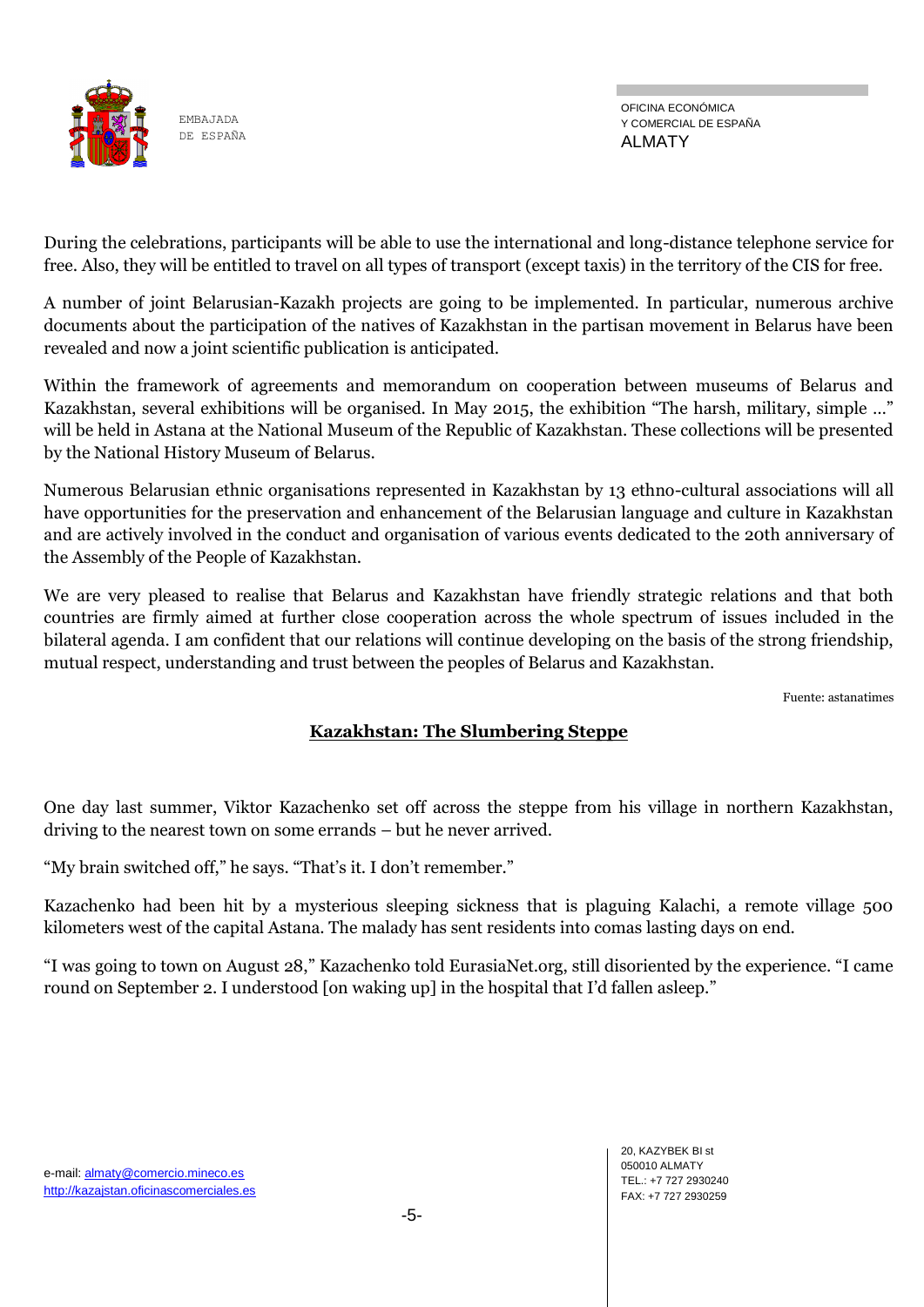

Kazachenko blacked out while driving his motorcycle, with his wife riding pillion. "It's good it wasn't that foreign vehicle," he jokes, gesturing at his car standing beside his neat white cottage. "That's fast – a motorbike isn't so fast!"

The motorcycle incident was actually his second extended journey to the land of Nod. "The first time I slept for three days," a chuckling Kazachenko said, flashing a sense of humor about his predicament.

Ultimately, the ailment is no laughing matter. For two years, residents have been falling into comas and suffering debilitating symptoms – from dizziness and nausea to blinding headaches and memory loss.

"After this slumber, my blood pressure started going up for no reason," Kazachenko explained. "Headaches – that's not the word. For six weeks, I didn't know where to put myself. It strongly affects your mentality. I'm very on edge."

Since it first struck in spring 2013, 120 villagers have suffered – around a quarter of Kalachi's population. The latest two cases – which hit on March 1 – brought the tally of incidents to 152. Some, including Kazachenko, have experienced more than one bout.

The ailment is baffling doctors and scientists alike. Despite a procession of nuclear scientists, geologists and ecologists through Kalachi to run tests on soil, air, and water, the cause of the sleeping sickness remains a mystery.

Lacking hard scientific facts, many inhabitants are convinced they know the source of the health hazard: a disused Soviet-era uranium mine on the village's doorstep. "We've been thinking it was radiation," says housewife Tatyana Shumilina. "We have a uranium mine here," although it has been "a ruin for years."

Next to the village stands a ghost town: Krasnogorskiy, an incongruous urban landscape rising out of the snowy steppe. It was once home to miners dispatched from Russia and elsewhere in the Soviet Union to extract uranium, which powered Soviet nuclear weapons and energy plants. Some of the descendants of those miners now populate Kalachi.

Krasnogorskiy was gradually abandoned after the mine closed in the 1990s, following the Soviet Union's collapse. Several dozen families remain living in intact homes interspersed among the ruins, where desolate apartment blocks – with gaping holes instead of windows – are collapsing into the soil.

Experts from Kazakhstan's National Nuclear Center – based in Kurchatov, in the country's east – have conducted tests in and around Kalachi since last April, and they say radiation levels are within the norm. Scientists have detected elevated levels of radon, a radioactive gas, and carbon monoxide, but ruled out this as a cause of the sleeping affliction. Doctors are mystified, with somnolent patients sent to hospitals in Kurchatov and Astana for tests, to no avail.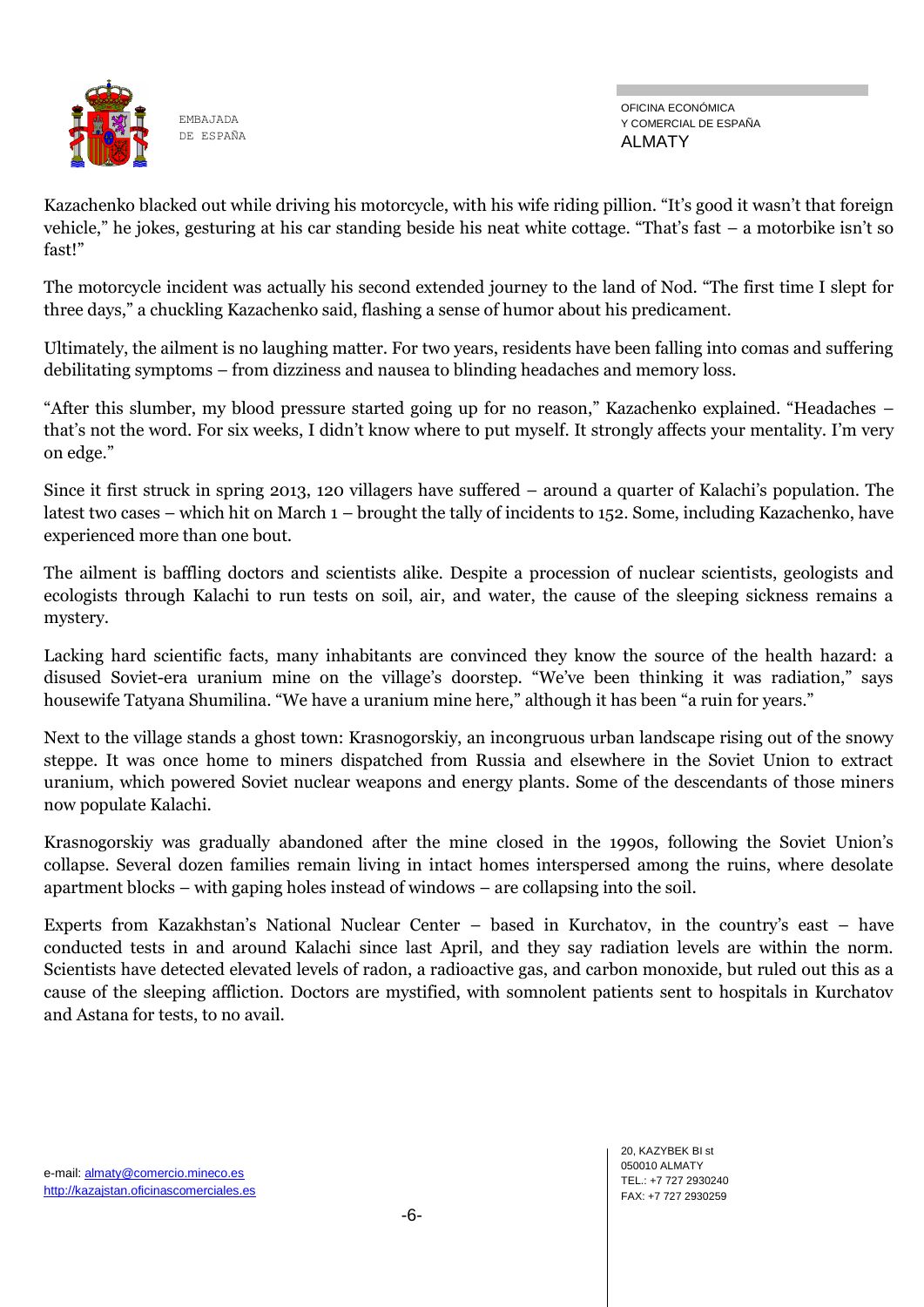

OFICINA ECONÓMICA Y COMERCIAL DE ESPAÑA ALMATY

"On this sleeping sickness, we don't have the results of the studies in our hands yet," Asel Sadvokasova, Kalachi's mayor, acknowledged. As soon as there are conclusive findings, residents will be informed, she said.

Meanwhile, "we're all in fear of falling asleep," as villager Tatyana Pavlenko puts it.

Authorities in Astana are now opting for a radical, and controversial, solution: moving the villagers out of Kalachi to prevent exposure to what is clearly a health hazard, albeit a perplexing one. "Some measures must be taken," the mayor, who has herself suffered a bout of sleeping sickness, told EurasiaNet.org. "This is a good chance for the residents of our village to find a new home and a new job."

Working with local administrations and employers, authorities have already resettled around 100 residents elsewhere in Akmola Region, the 150,000-square-kilometer administrative area of northern Kazakhstan in which Kalachi is situated. There are 425 people still living in the village.

It is a "voluntary resettlement," Sadvokasova insists – but some villagers are resistant.

"I'm not going anywhere," asserted sleeping sickness victim Kazachenko belligerently. "Why should I go? I've been here for 40 years. I'm going to die here."

His wife Raisa, who nursed him through two comas, is equally adamant. "I've lived in this house for 20 years. I've lived on this street for 60 years," she told EurasiaNet.org, between hauling water from a standpipe through the icy streets on a sledge. "Now where will they send me? What's awaiting me there?"

"There are families that are not agreeing to move," acknowledged Sadvokasova. "For now we're working with the families that want to resettle. It's all on a voluntary basis."

The authorities are "open to dialogue," she added. In December, officials visited every home to ascertain residents' desires and needs – evidence of an "individual approach."

Some villagers have expressed a preference for some form of compensation for living next door to a health hazard. Despite the dangers, many residents remain opposed to leaving the place where they grew up. "They say it affects the brain; they say it gives people headaches," Raisa Kazachenko said, referring to the sleeping sickness. "But our headache now is where we're being resettled."

Fuente: astanatimes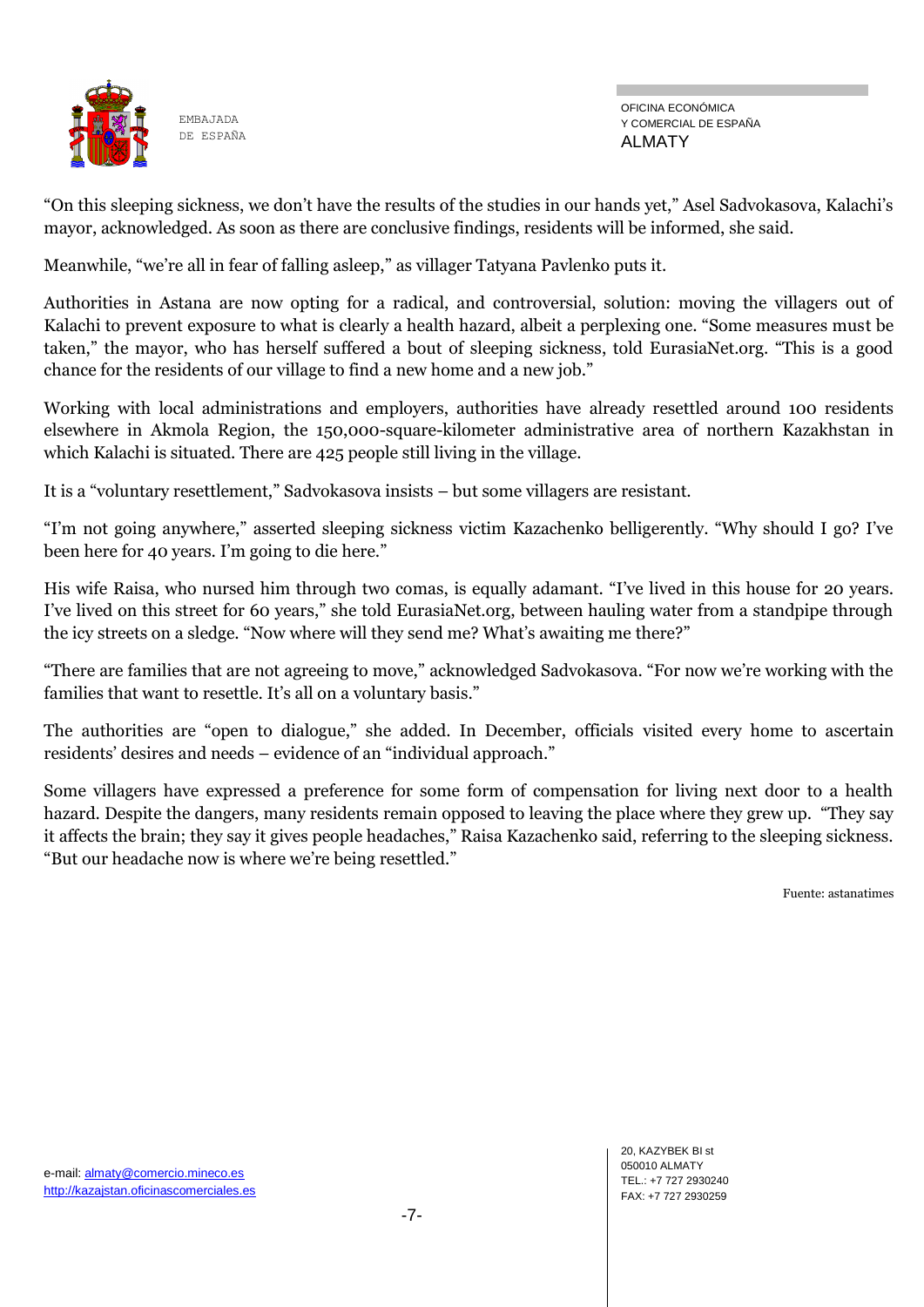

OFICINA ECONÓMICA Y COMERCIAL DE ESPAÑA ALMATY

#### **Kazakhstan aims for 22,800 tU output in 2015**

Kazatomprom, the world's biggest uranium producer, plans to increase output this year to 23,400 tU, up from 22,800 tU in 2014.

Nurlan Kapparov, head of the state-run company, announced the production target at its annual meeting to personnel held in Astana yesterday.

Kazatomprom has retained its leading position in the global uranium mining industry, he said, providing about 40% of the world's total uranium production.

The company faces new challenges in 2015, however, in particular volatile spot uranium prices alongside an increase in uranium output, and issues related to cutting production costs, he said.

Kazatomprom remains committed to the principles of corporate social responsibility, he said. The company is focused on strengthening its human resources, including improvements to working conditions and staff morale, he said.

The average monthly salary at Kazatomprom enterprises increased in 2014 by 5.8% and the company funded the training of 295 students as prospective employees. The company employs 20,000 people.

An example of the importance the company attaches to social responsibility, Kapparov said KZT 2.5 billion (\$13 million) had been allocated to maintaining the residential and recreational standards of mining villages in the Kyzylorda, East-Kazakhstan and Mangystau districts.

Kazatomprom enterprises regularly monitor safety and security at their uranium production sites and last year the number of detected violations of occupational and industrial safety requirements dropped by 28% compared to 2013, Kapparov said.

In 2014, Kazatomprom enterprises continued to ensure ecological safety at its production facilities, he said, adding that 23 of the company's affiliates and subsidiaries have ecological management standards certification. More than KZT 1.19 billon (\$11 million) was spent last year on measures to reduce the negative environmental impact of uranium mining, including efficiency improvements to dust and gas collecting installations and water purification units.

Fuente: world-nuclear

20, KAZYBEK BI st 050010 ALMATY TEL.: +7 727 2930240 FAX: +7 727 2930259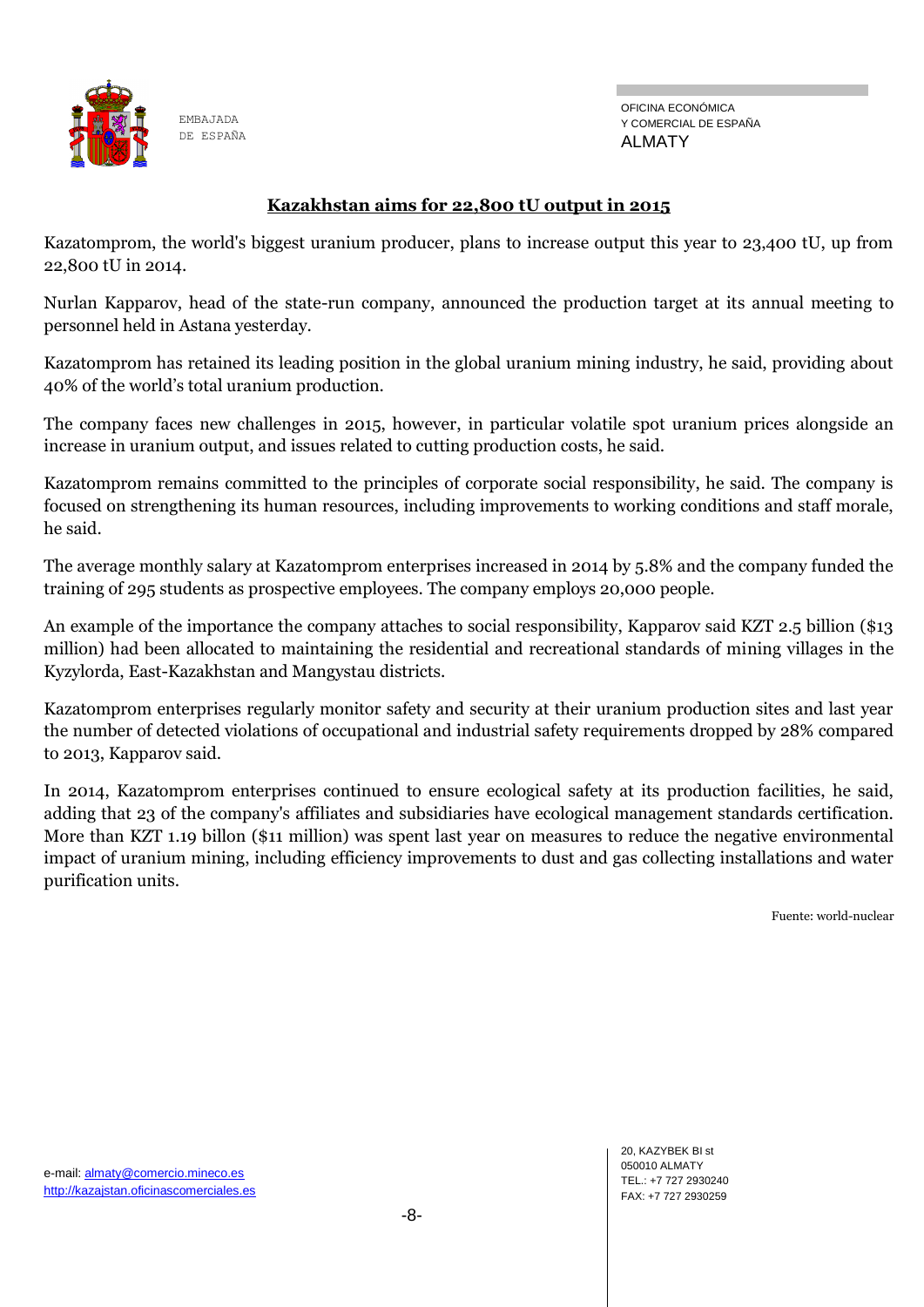![](_page_8_Picture_0.jpeg)

#### **OECD Strengthens Partnership with Kazakhstan**

On Jan. 22 at the World Economic Forum in Davos, Prime Minister of Kazakhstan Karim Massimov and Secretary General of the Organisation for Economic Cooperation and Development (OECD) Angel Gurria signed a memorandum of understanding between Kazakhstan and the OECD on the implementation of the Country Programme of Cooperation for 2015-2016.

161\_02The country programme acknowledges Kazakhstan's commitment to a plan of reforms and its willingness and ability to design these reforms taking into account good international policy practices. The programme could lead to more than 20 policy reviews, cooperation in capacity building projects, increased levels of participation in six OECD committees and possible adherence to 28 OECD legal instruments.

Kazakhstan is one of four partner economies that have been selected for this bilateral work programme covering areas such as public sector integrity and governance, environment, health, taxation, competition and business climate and statistics.

After signing the agreement, Massimov said that the "introduction of the OECD best practices in our policies is a prerequisite for strengthening our role in a global economy." Gurria also said "Kazakhstan is a leading economy in Central Asia strategically located at the crossroads of Europe and Asia. I am confident that positive spill-over effects of the country programme will benefit the reform agendas of other countries in the region."

The country programme is a new OECD tool that enables partner economies to leverage OECD expertise and standards, strengthen institutions and build capacity for policy reforms. The programme marks the beginning of a new phase of the OECD's ongoing cooperation with Kazakhstan.

The Coordination Council for OECD-Kazakhstan Partnership chaired by Prime Minister Massimov decided March 2 to assign personal responsibility for implementation of the project of the country programme to the heads and first deputy heads of government bodies, which will facilitate the process of strengthening linkages between Kazakh stakeholders and OECD Committees.

Saltanat Janenova is a policy consultant and instructor at the Graduate School of Public Policy, Nazarbayev University.

Fuente: astanatimes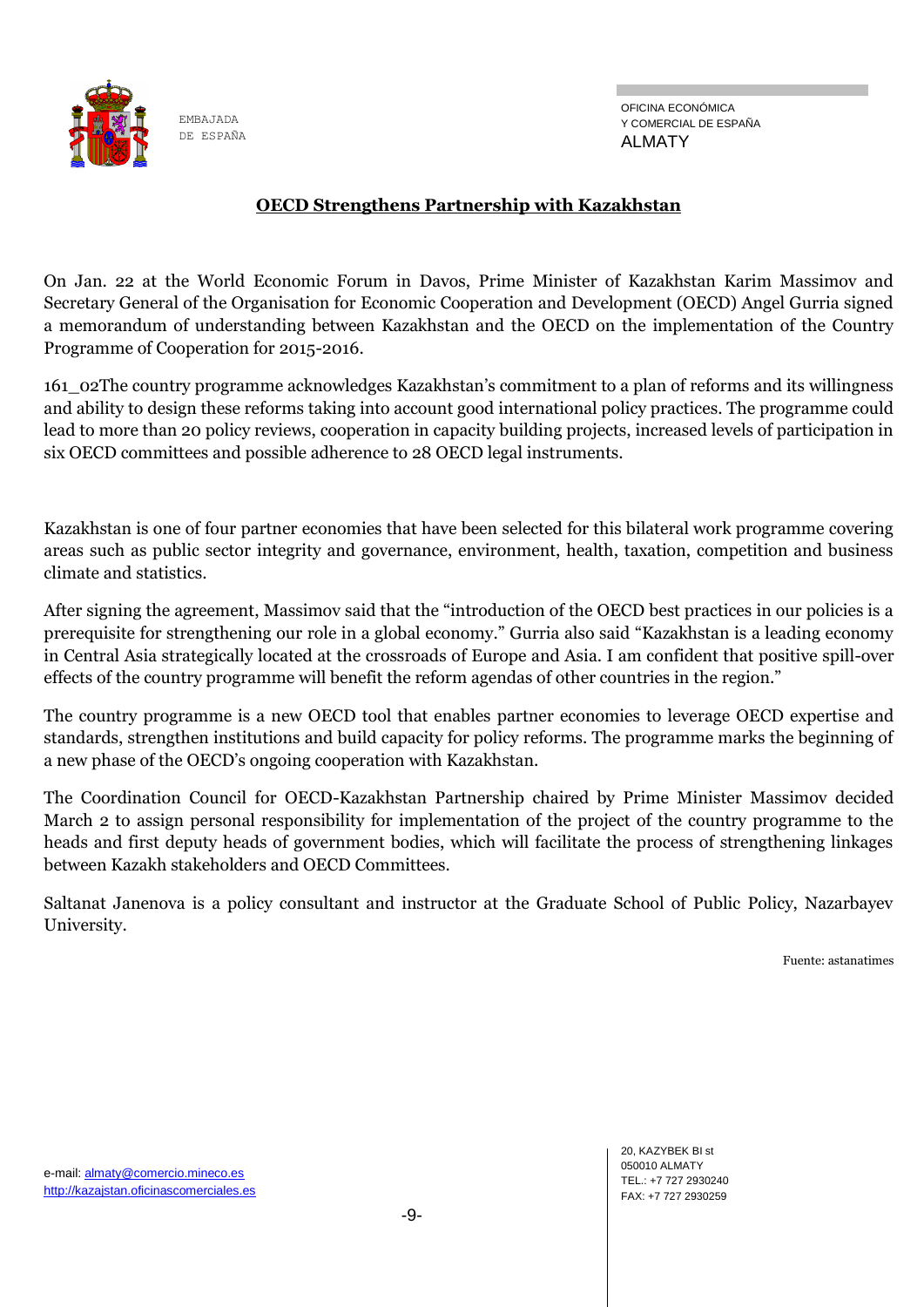![](_page_9_Picture_0.jpeg)

#### **Kazakhstan to allocate \$17.5 million for oil exploration**

Kazakhstan will allocate over \$17.5 million for oil exploration in 2015 to conduct geological exploration, Kazakh Investment and Development Minister, Asset Issekeshev, said at the first forum 'Exploration in Kazakhstan: the focus on oil and gas' today.

"In 2015 the national budget and the National Fund will allocate 3.2 billion tenge to finance new regional oil and gas exploration works. In particular, there will be financed two geophysical surveys of two geotraverses and the drilling of two support appraisal wells," Novosti-Kazakhstan cited him as saying.

"I would like to note that the state will pay for geology works in the least studied areas where it is problematic to attract investors," Issekeshev noted.

In his turn, Kazakh First Deputy Energy Minister Uzakbai Karabalin said that a total number of 203 subsoil-use contracts in the field of hydrocarbons have been registered with the Energy Ministry so far, including 59 exploration contracts, 64 production contracts, 68 mixed exploration and production contracts and 12 contracts under the Production Sharing Agreement.

Fuente: vestnikkavkaza

#### **Kazakhstan Hit With \$100M Suit Over Rights To Oil Field**

Law360, New York (March 11, 2015, 2:06 PM ET) -- A Nevada-based energy company filed suit in California federal court Wednesday seeking \$100 million from a former partner and the Energy Ministry of Kazakhstan in response to an alleged scheme to rob the company of a concession to explore for oil and gas in the Central Asian nation.

Turan Petroleum Inc. says a Kazakhstani judge refused to hear its witnesses and refused to throw out faulty testimony presented by its partner before illegally selling off its \$24 million, 80 percent stake in a company created for the purpose of drilling for oil on 5 million acres granted to Turan by the Kazakhstan government.

Turan says Judge Anar Bidakhmetkyzy Karasheva told Adilzhan Dzhakishev and his companies in December that they could buy the stake for \$0.43 and further ordered Turan to pay the company it created — Turan Enerpetroleum  $LLP - $12.6$  million.

Aside from the monetary damages it says it has suffered, Turan is asking the California federal court to declare Judge Karasheva's judgment unenforceable in the U.S. "because [of] fraud in the proceedings, the court's failure to provide proceedings compatible with due process, the court's lack of impartiality and contravention of public policy."

20, KAZYBEK BI st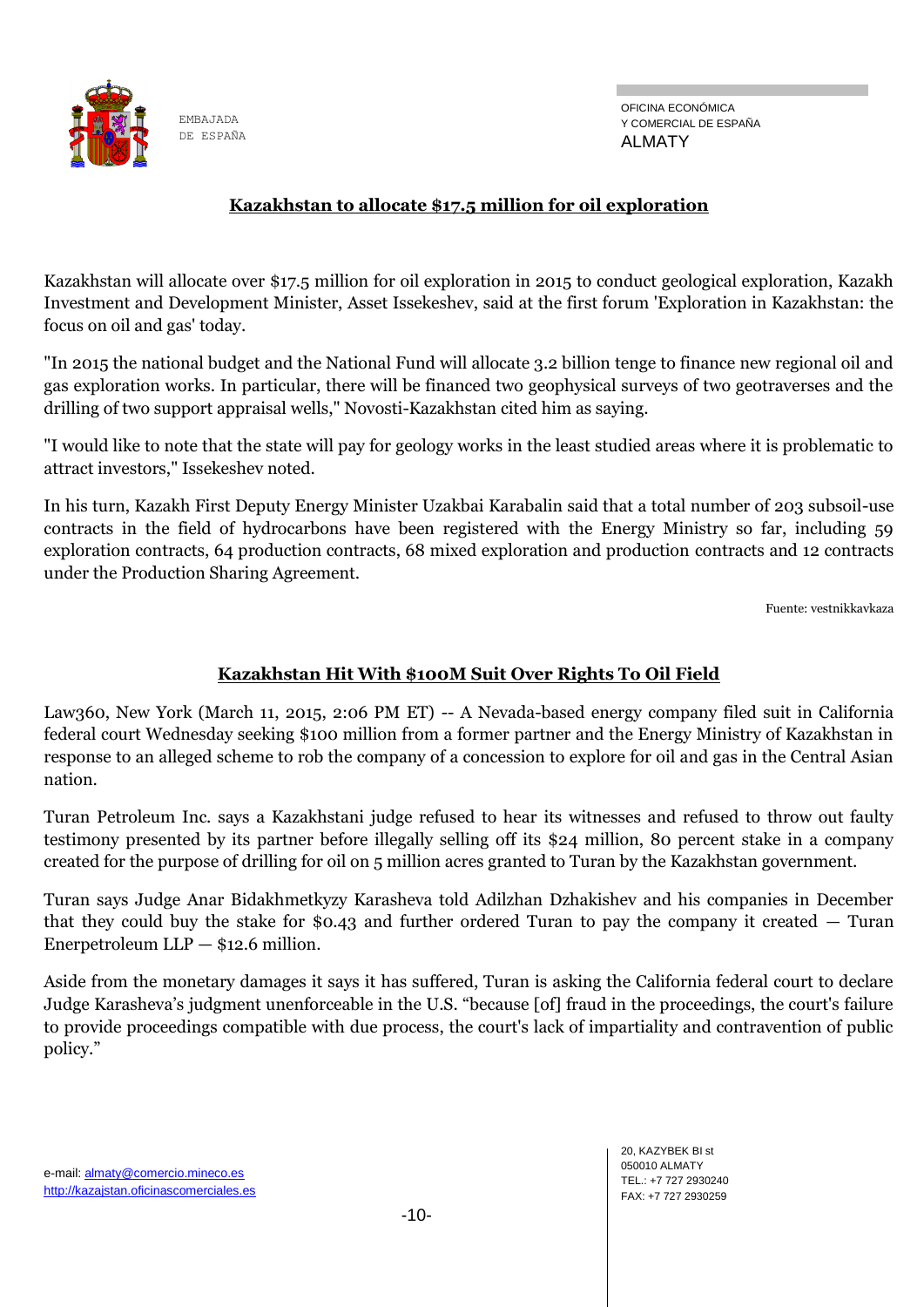![](_page_10_Picture_0.jpeg)

The plaintiff also accuses Dzhakishev and his co-conspirators of Racketeer Influenced and Corrupt Organizations Act violations, fraud, breach of contract and a host of other violations related to their attempt to launder \$5 million of Dzhakishev's father's money through various entities used to purchase a 20 percent stake in the so-called Arys concession.

After Kazakhstani prosecutors seized the 20 percent asset, Dzhakishev began creating new companies just to move the assets around while pretending to step down from his main company — Asia Pacific Oil & Gas Ltd. and hand the reins over to others, according to the complaint.

Though these others could never present evidence in court that they ran the companies in question, Judge Karasheva became frustrated and told Turan to drop the issue following multiple failed attempts to obtain corporate documents from Dzhakishev's entities, Turan alleges.

The complaint says the judge then turned around and, before she could hear Turan's witnesses, issued a ruling in favor of Dzhakishev.

"The court's ruling based on fraudulent persons being in the court and fraudulent evidence provided by the plaintiff and testimony of APOG effectively destroyed Turan's capital and that of its 231 shareholders," according to the complaint.

The Arys concession is believed to contain 1.1 billion barrels of crude oil estimated by Turan to be worth \$100 billion.

Turan is represented by John M. Hamilton of John M. Hamilton Law Offices.

Counsel information for Kazakhstan's Energy Ministry, Dzhakishev and the rest of the defendants wasn't immediately available Wednesday.

The suit is Turan Petroleum, Inc. v. Ministry of Energy of the Republic of Kazakhstan et al, case number 8:15-cv-00381, in the U.S. District Court for the Central District of California.

--Editing by Philip Shea.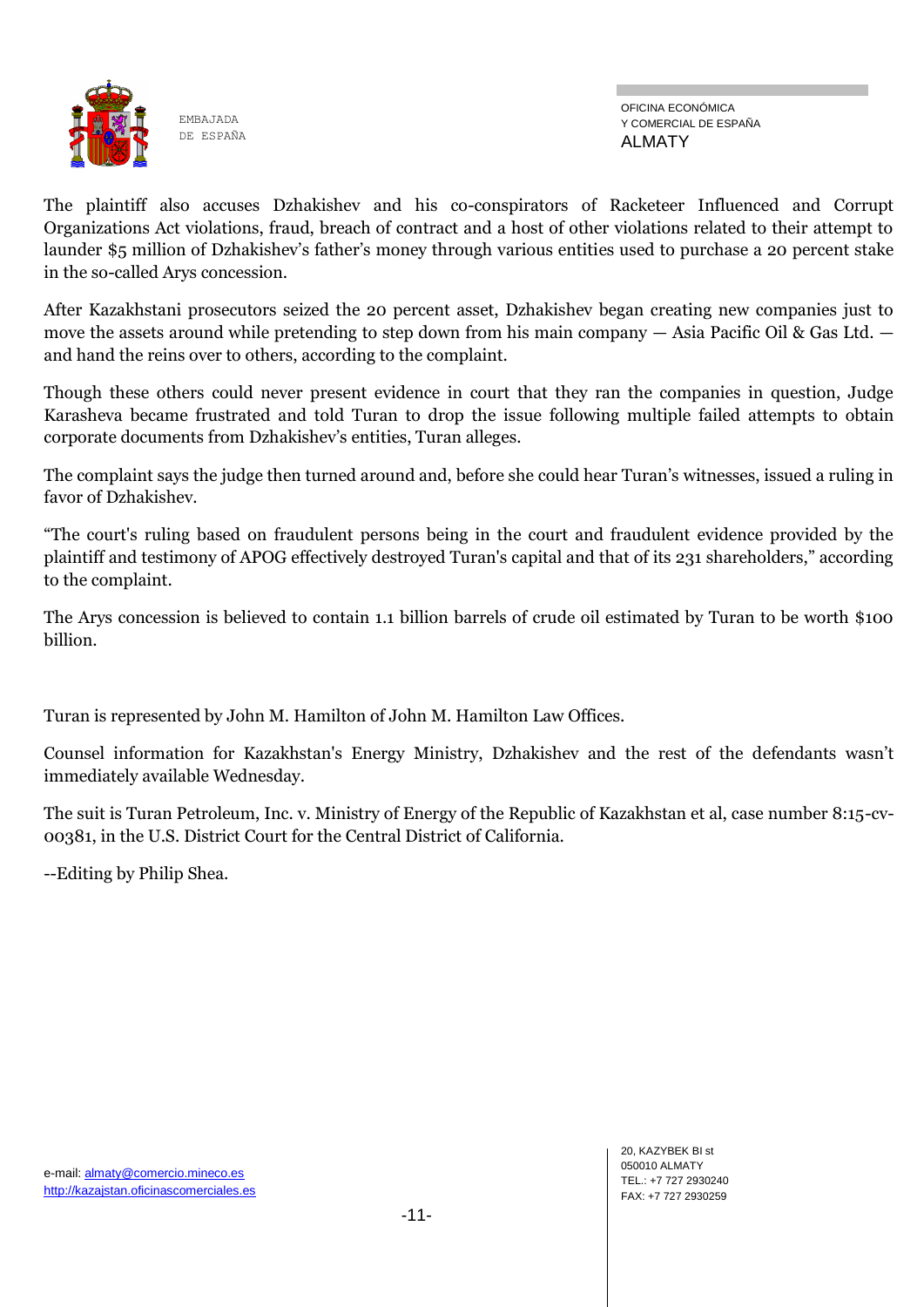![](_page_11_Picture_0.jpeg)

OFICINA ECONÓMICA Y COMERCIAL DE ESPAÑA ALMATY

### **Employee Benefits in Kazakhstan - 2015 Review**

By a News Reporter-Staff News Editor at Investment Weekly News -- Research and Markets (http://www.researchandmarkets.com/research/lxzd4q/employee\_benefits) has announced the addition of the "Employee Benefits in Kazakhstan" report to their offering.

Kazakhstan's social security system comprises the social insurance system and the social assistance system. The social security system covers a large proportion of the population, and offers a wide range of social benefits and allowances to its people.

The Kazakhstan Agency for Financial Market and Financial Organizations, the Ministry of Labor and Social Protection (MOLSP) and the Ministry of Health are the most important organizations responsible for the management and supervision of social security benefits. Both the state and private benefits markets in Kazakhstan are undergoing transformation, and are expected to improve in the near future as the government is aiming to diversify its economy. Key Topics Covered: 1 Executive Summary, 2 Introduction, 3 Country Statistics, 4 Overview of Employee Benefits in Kazakhstan, 5 Regulations, 6 State and Compulsory Benefits, 7 Private Benefits, 8 Macroeconomic Indicators and 9 Appendix.

#### **Guest post: China and Russia – allies not frenemies in central Asia**

#### **By Diana Gapak, Daniyar Kosnazarov and Gavin Bowring**

Often likened to being "between a rock and a hard place", Central Asia's relatively isolated position has required it to maintain consistent and balanced good relations with two giant neighbours, China and Russia.

Nevertheless, its high degree of integration with Russia has jolted the region's local economies, the result of their twin exposure to the protracted Ukrainian crisis and the slump in commodity prices, manifested through tanking local currencies and reduced inflows of remittances from workers abroad.

Anxiety has further gripped post-Soviet states in recent months, with the recent 35 per cent slump in the Azerbaijan manat and a 34 per cent devaluation in Turkmenistan, often considered the economy with the least direct exposure to Russia. Concerns are spreading in Kazakhstan of an additional devaluation of the tenge (following last year's 20 per cent decline) amid calls for early presidential elections.

Kyrgyzstan and Tajikistan arguably face even greater pressure, with both GDP and fiscal revenue highly dependent on remittances from Russia and the transit of Chinese manufactured goods into Russia/Uzbekistan. Neither has a promising outlook; the World Bank currently forecasts remittances to decline 4.9 per cent and 17.8 per cent in Kyrgyzstan and Tajikistan respectively this year, while Kyrgyz export volumes to Russia slumped 33

20, KAZYBEK BI st 050010 ALMATY TEL.: +7 727 2930240 FAX: +7 727 2930259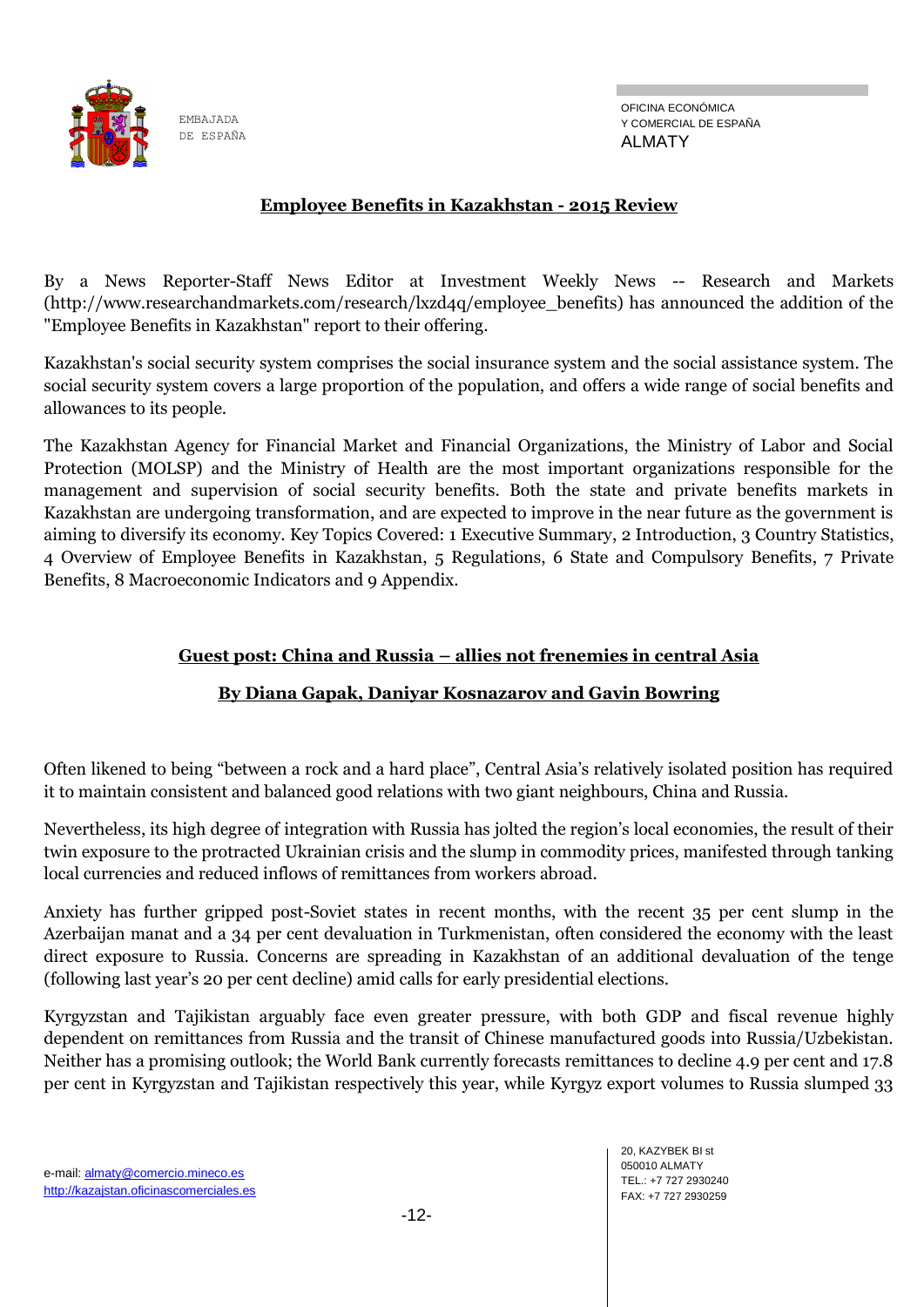![](_page_12_Picture_0.jpeg)

per cent year on year last year – also partly the result of a concerted crackdown on Kyrgystan's re-export industries.

Uzbekistan, the region's most densely populated country, has also seen an 11 per cent decline in its som currency over the last year, and the International Monetary Fund (IMF) expects inflation to remain in double digit figures as a result.

Diversifying remains a challenge

The twin factors of low oil prices and Russian weakness have further pushed Central Asian states to diversify their economies. Nevertheless, their ability to integrate into global manufacturing supply chains remains hampered by their relative geographical isolation, problematic infrastructure and mostly low population densities.

As an example, Japanese companies have not expanded manufacturing facilities into Central Asia as they have rapidly done in Southeast Asia, due to this lack of competitiveness. Accumulated financial exposure to Central Asia and the Caucasus by the Japan Bank for International Cooperation (JBIC), Japan's main policy lender, currently amounts to only ¥642bn, barely 3 per cent of its total ¥21,106bn exposure across Asia, and most of this has also gone towards energy-related services.

Moreover, the declining rouble itself further stymies the potential for local manufacturing, given Russia's much larger industrial economies of scale. Car dealers in Kazakhstan, for example, have slashed retail prices by an average 30 per cent in recent months to compete with a surge in Russian imports.

Separately, private sector development and local innovation are difficult to implement even in the region's more advanced economies, due both to the dominance of the state sector in most countries and the lack of access to credit and capital markets.

China's role in widening the economic base

Diversification is thus largely dependent on an expected massive surge in Chinese investment into the region which, in theory, should help build local industrial capacity and manufacturing supply chains. On paper at least, China has committed to investing \$16.3bn into multiple infrastructure projects across Central Asia.

Central Asian states, particularly Kazakhstan, have also embraced the idea of acting as "transit hubs" for manufactured goods between China and Europe. Kazakhstan's vice president is known to favour Chinese investment and the Astana headquarters of Kazakhstan Temir Zholy, the state-owned railway firm, beams televised pictures of the China-Kazakhstan partnership in the sector onto the streets.

In addition to collecting transit fees on transported goods, this is also expected to result in some manufacturing spillover. A recent Kazakhstan-China investment forum resulted in agreements to establish 20 JV manufacturing projects in sectors such as construction, transport, logistics, and food production.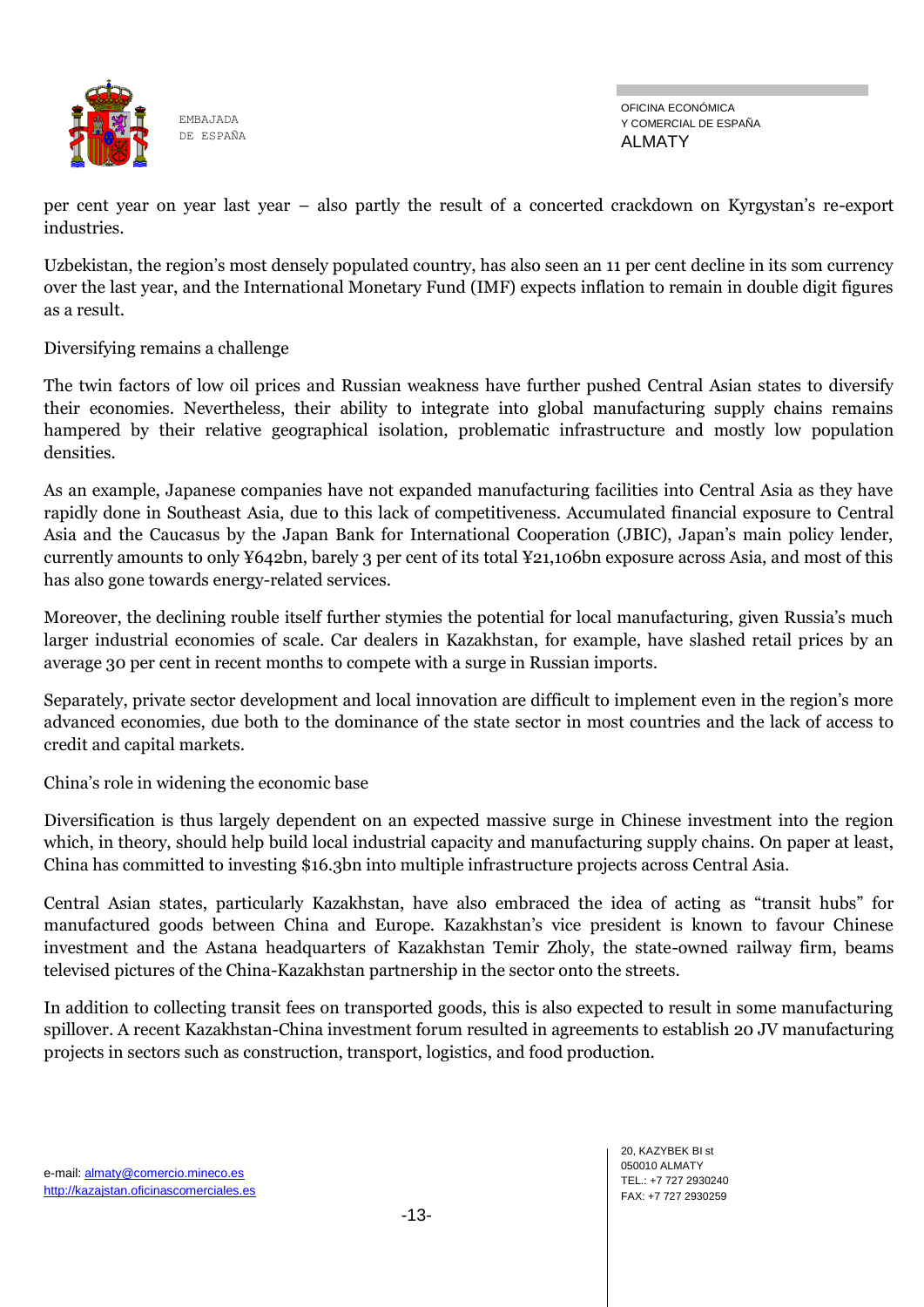![](_page_13_Picture_0.jpeg)

Less-developed economies such as Kyrgyzstan and Tajikistan, which also face greater domestic political uncertainty, are seeking Chinese investment into infrastructure. One major flagship project is a mooted Kyrgyz-China rail project, although this faces both political risks in Kyrgzstan's democratic environment, as well a clampdown on Kyrgzstan's re-export trade. The deputy finance minister of Tajikistan, meanwhile, announced that China plans to invest \$6bn into the Tajik economy over the next three years.

Turkmenistan also aims to become a regional transit hub in which China has a special investment interest. Kazakhstan in late 2014 inaugurated the first direct railway link connecting Iran with western Kazakhstan via Turkmenistan, to more fully diversify from Russian transit routes to Europe. Positioned as a halfway point, this new route also enables Turkmenistan to act as a gate for traded goods simultaneously between Russia, other post-Soviet states, and southwest Asia.

According to Shohrat Kadyrov, a researcher at the Institute of Oriental Studies of the Russian Academy of Science, Ashgabat is not only a major provider of gas, but also acts as an interlocutor between China and neighbouring states in the negotiation of supranational infrastructure corridors that aim to facilitate economic integration. In this regard, Turkmenistan is using the prospect of retaining its gas market share in China by investing in additional pipelines, which in turns allows it to bargain for infrastructure investments to facilitate the transit of Chinese-produced goods, arguably at Russia and Kazakhstan's expense.

The importance of Russia

Media attention has mostly focused on the surge in aspirant Chinese investment in the region coming "at the expense of Russia", with the economic downturn luring Central Asian governments towards China's trade and investment prowess.

Nevertheless, it is also clear that Russia remains a crucial partner and ally not just for Central Asian states themselves, but for ensuring the stability of China's investments in the region, in particular its energy supplies.

Indeed, despite the recent pain caused by Central Asia's economic alliance with Russia, countries such as Kyrgyzstan and Tajikistan appear to be making what amounts to a political decision to join the Russia-led Eurasian Economic Union (EEU), which currently includes Kazakhstan, Belarus and, most recently, Armenia. This comes despite the clear evidence in Kazakhstan's case that its participation in the EEU has not yielded significant economic benefits, as well as the concomitant exposure to Russian domestic political cycles.

Russia-led structures such as the Collective Security Treaty Organisation (CSTO), beyond bland gestures of Sino-Russian geopolitical alliance and common interest, are acquiring real significance through the emphasis on maintaining, expanding, and modernising Russia's network of military bases in countries such as Kyrgyzstan, Tajikistan, and Armenia. Russian bases remain strategic for the security of Central Asian governments themselves, since nearly their entire domestic military budgets go to Russia.

In this respect, Sino-Russian co-operation is maintained out of a common interest to keep the Central Asian region stable. Chinese investment is required to buffer stagnant inward foreign direct investment flows into Central Asia from Russia.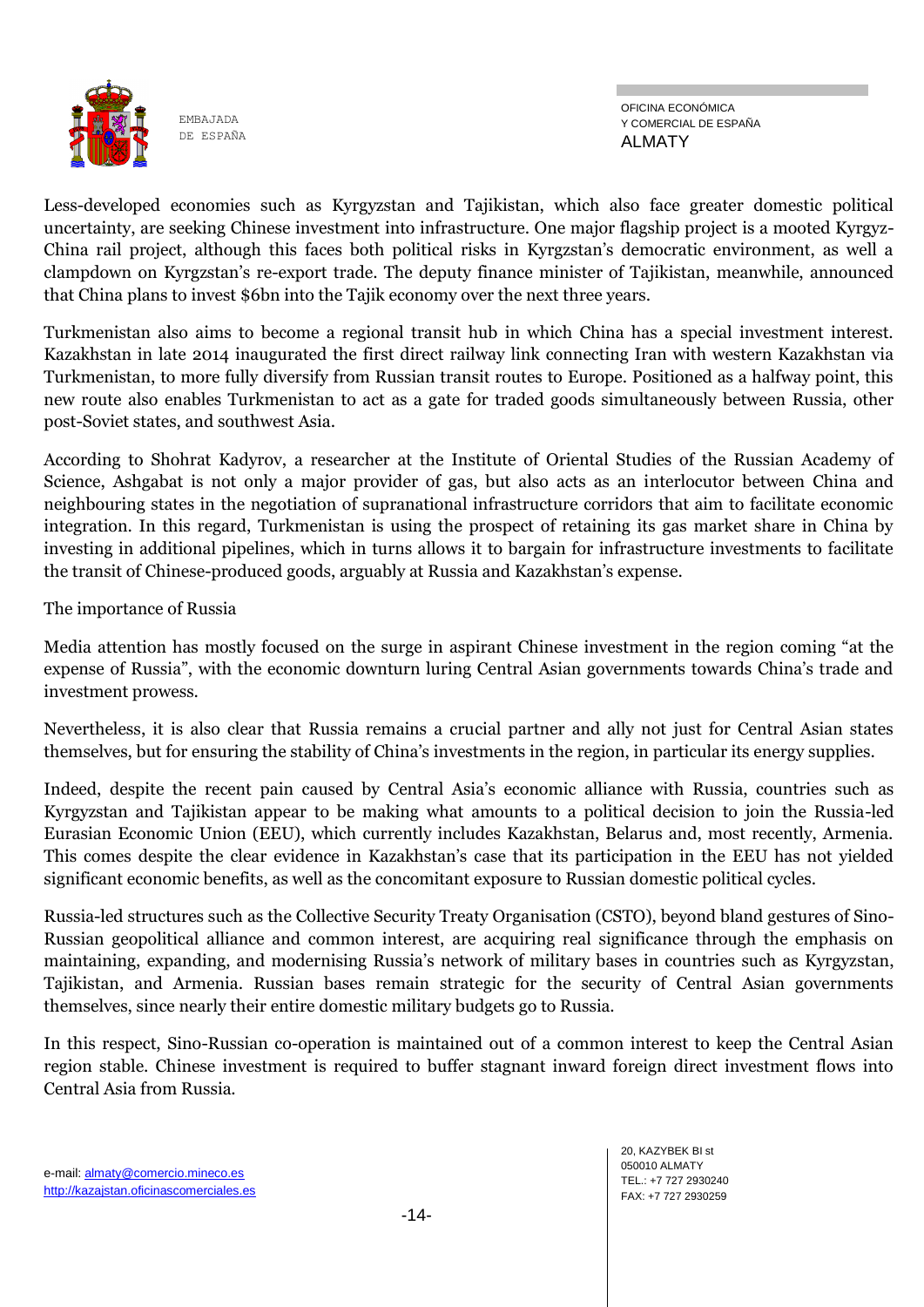![](_page_14_Picture_0.jpeg)

OFICINA ECONÓMICA Y COMERCIAL DE ESPAÑA ALMATY

However, Beijing needs Russia to provide security in a politically complex region subject to periodic unrest, as a means to ensure its massive investments into the region's energy and infrastructure sectors. This is particularly crucial given the security imperatives in China's own restive Xinjiang province, through which all energy supplies pass.

This pattern of Sino-Russian cooperation is arguably being replicated elsewhere, such as in the ambitious pending construction of the Nicaragua canal, whereby China will finance the majority and Russia will provide military and other forms of security during the construction process.

While media reports often emphasise the "historical distrust" between China and Russia, evidenced by longdrawn and sometimes acrimonious negotiations over bilateral gas supply contracts, it is clear that China does not aspire to undermine Russia's sociopolitical and security influence in the region, while Russia in turn is not resisting China's economic encroachment into the region. It might be a stretch to call the relationship symbiotic, but it is certainly mutually tolerant.

Diana Gapak is a Russia/CIS analyst. Daniyar Kosnazarov is a head of Central Asia and Caspian Region department, Geopolitics and Regional Studies Division, The Library of the First President of Kazakhstan. Gavin Bowring is a researcher at Asean Confidential, a research service at the Financial Times.

Fuente: Financial Times

### **Central Asia is bursting at seams**

By Laman Sadigova

As Russia suffers from an economic slowdown on the back of EU and U.S. sanctions, Central Asia's economy has suffered more than it cares to admit. Hit by the devaluation of the ruble, Central Asian countries have seen their economy dive and their currency struggle.

Torn by many problems Central Asia is now trying to move toward economic growth and generate economic opportunities by becoming pertinent international partners, in line with international requirements.

Cowering under a long list of problems -- poverty, lack of education, corruption and water-energy problems, only to name a few, Central Asian countries are struggling.

Events in Russia only help to exacerbate those difficulties.

At a summit held in Astana in 2010, former U.S. Secretary of State Hilary Clinton said that Kazakhstan has become the most valuable and leading country in the Central Asia region, a stabilizing force.

Located in quite a favorable geopolitical position, Kazakhstan relies on its neighbors to export its products, especially oil and grain. In recent years, foreign trade was significantly diversified. EU member states take the top places in the structure of Kazakhstan's trade turnover. These relations are enormously perspective with non-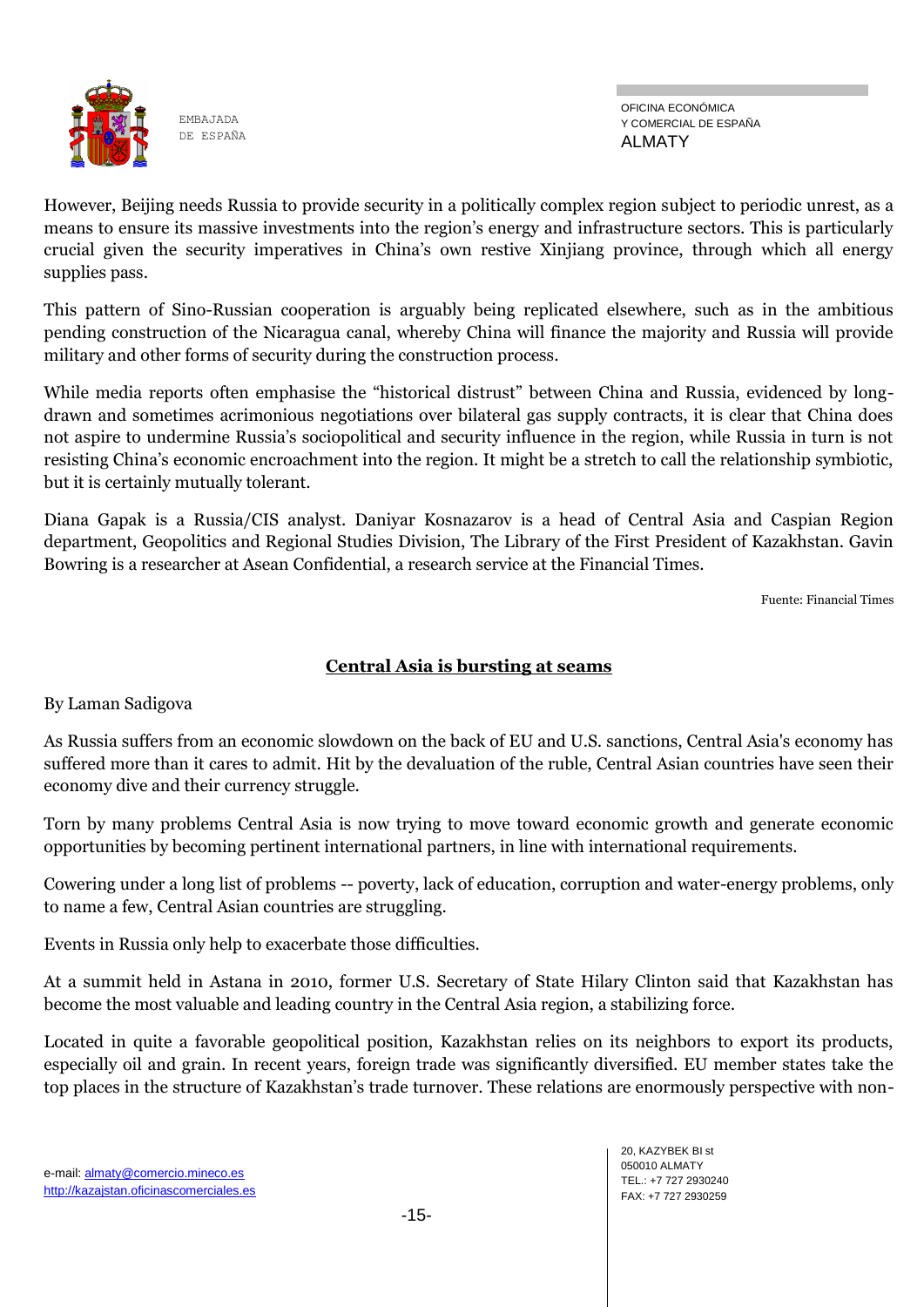![](_page_15_Picture_0.jpeg)

CIS countries, including China, Turkey, Germany, Switzerland, the Czech Republic, the U.S., the UK, South Korea, and others.

Still Russia remains a main trading partner of Kazakhstan. The devaluation of the Russian ruble hit Kazakhstan's economy hard. Kazakhstan's close dependence on Russia meant that the country spiraled down into a monetary crisis, forced to purchase hard currencies to remain afloat, while all the while losing much needed export trade volumes.

To make matters worse, Russian gas giant Gazprom announced it is planning to stop its purchase of gas from Turkmenistan and Uzbekistan. It is not hard to imagine how deeply this factor will affect both countries' economy. And though Uzbekistan is planning to replace Russia with China it is uneasy at the thought of depending so entirely on China to sustain its economy. Trade and economic contacts between Uzbekistan and Russia (constituting a single economic space in the format EAC) are essential for Tashkent.

The new migration policy in Russia makes Uzbekistan nervous as well, just as it does other countries in the region. During his last visit to Uzbekistan, President Vladimir Putin said Russia is not planning to exert pressure on Tashkent. Though, from a geopolitical point of view, Uzbekistan, which share borders with all the countries in the region, is the most convenient way to keep U.S. influence in Central Asia at bay. Unless Uzbek President Islam Karimov decides to "flirt" with the U.S., he might receive Russian support. But Russia also needs to mitigate its migration system.

Another country of the region which has suffered is Tajikistan. Tajiks represent the brunt of Russia's illegal migrants. It is hard to imagine that both countries will enjoy favorable relations now that Russia has reviewed its migration policy.

Moscow is canceling its quotas for migrants from countries with a visa-free regime. Now, instead of obtaining a permit, migrants will need to be issued a patent for labor activity.

Unfavorable terms make migrants give up their low-paid jobs and leave. Perhaps, Russia is just trying to get rid of its low-skilled citizens from Central Asia? Regardless Tajikistan will suffer, especially since its economy is weak to begin with.

Low energy resources, monetary pressure due to the devaluation of the ruble and low skills have left Tajikistan in a bit of a situation.

As for Turkmenistan, despite its gas resources, the country has no reliable and significant buyer and partner. President Gurbanguly Berdimuhamedov called on the country to increase its production of petroleum products. And though the Trans-Caspian project stands a light in the dark, it still remains a long way away.

The country's major task remains for now to increase the share of the business sector to 65 percent excluding fuel and energy complex.

However, given the specifics of the Central Asia region is it difficult to imagine that countries will look for alternative partners, preferring instead to leave things as they are.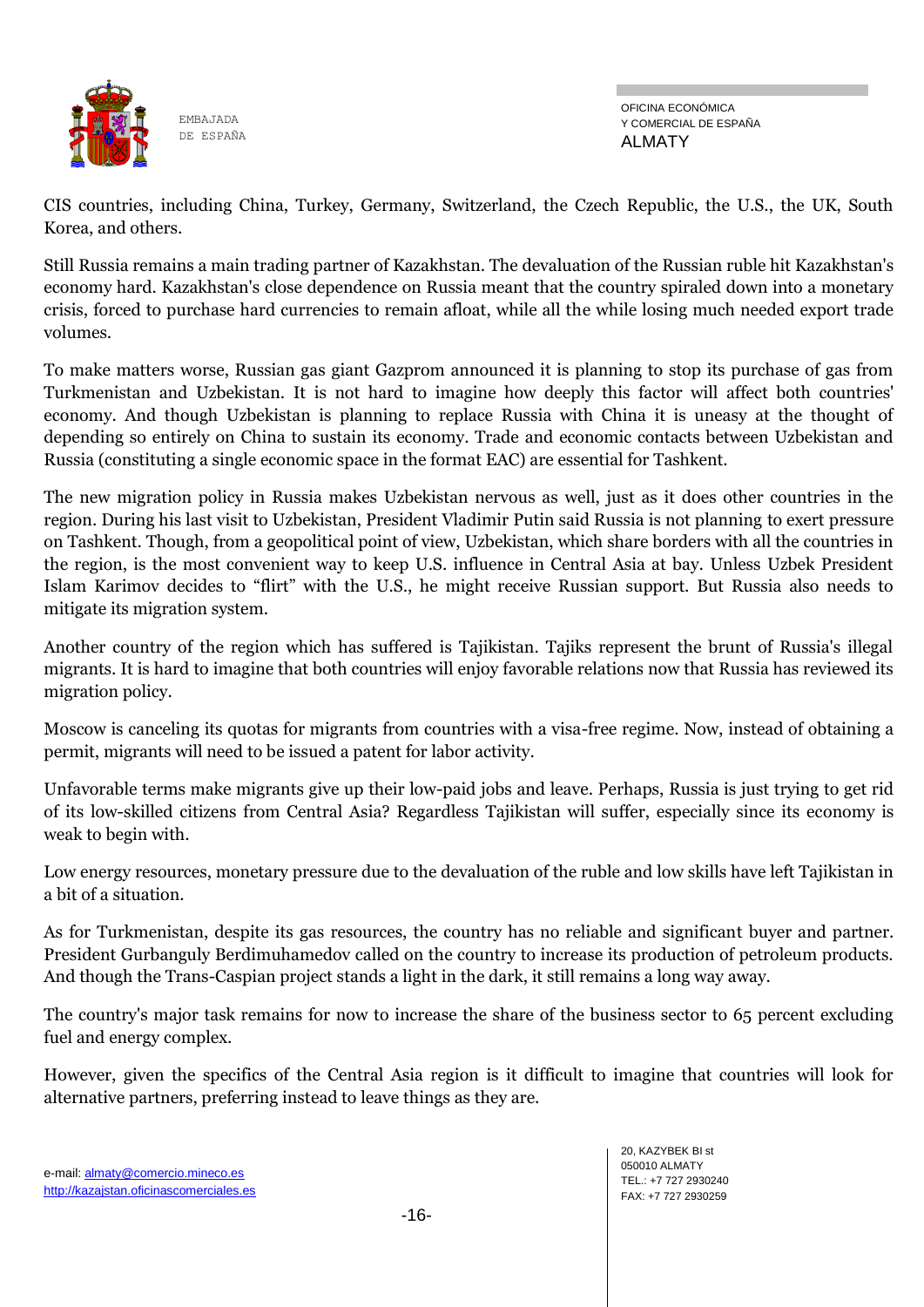![](_page_16_Picture_0.jpeg)

Fuente: azernews

#### **Kazakhstan reduces the volume of trade with EAEU**

According to the Statistics Committee of the Ministry of National Economy of Kazakhstan, in January 2015 the volume of trade of Kazakhstan with the EAEC member states fell by 7.8% to \$1.27 billion, relative to January 2014.

"The mutual trade of Kazakhstan with the EAEU member states amounted \$1 269.5 million this January, which is 7.8% more than the data of January 2014. Exports were \$256.7 million, imports were \$1012.8 million," TASS cited the Committee.

Mineral products prevail in Kazakhstan's export structure (53.4%). Machinery and equipment prevail in Kazakhstan's import structure (38.4%).

Fuente: vestnikkavkaza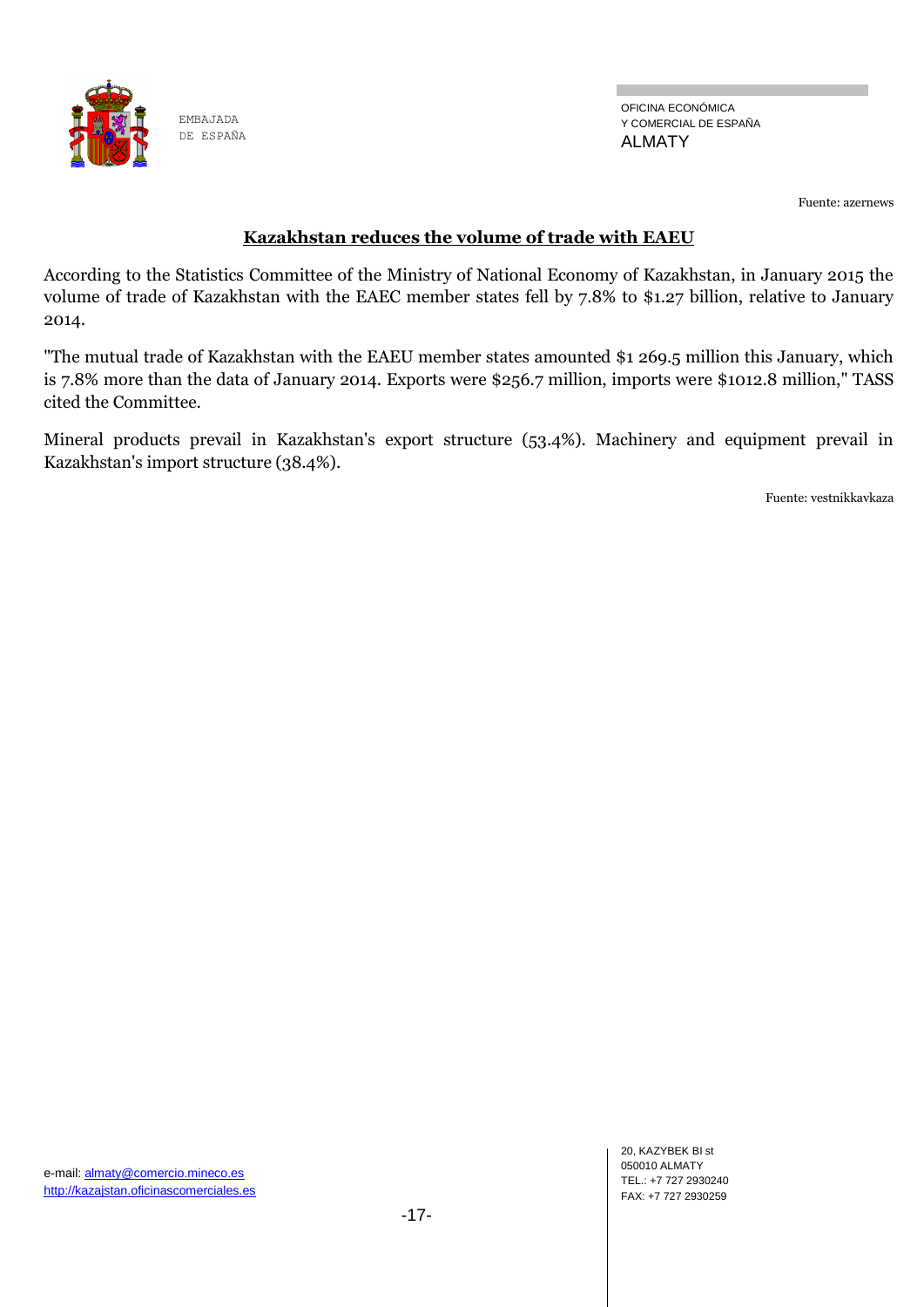![](_page_17_Picture_0.jpeg)

OFICINA ECONÓMICA Y COMERCIAL DE ESPAÑA ALMATY

# **Kirguistán**

![](_page_17_Picture_4.jpeg)

#### **USAID supports women entrepreneurs in Kyrgyzstan**

BISHKEK (TCA) — The 9th National Garment Trade Fair "Fashion Industry 2015. Manufacturers and Equipment" is taking place between March 11 and 16 in Bishkek, hosted by the Kyrgyz Association of Light Manufacturing Enterprises LEGRPOM and supported by the USAID Women's Leadership in Small and Medium Enterprises (WLSME) program.

The fair has become a major platform where national garment companies promote new collections, customers and wholesalers negotiate agreements, and the latest trends in design and technology in garments market are discussed. Over 110 garment companies from Bishkek and other regions will exhibit their products along with the equipment providers from Germany, the software providers from Ukraine and importers of fabrics from India and packaging products from Russia, China and Europe.

Some 24 women entrepreneurs, participants of WLSME will take part in the fair, the US Embassy in Bishkek reported. The idea behind the WLSME program is that women entrepreneurs can establish successful businesses if they actively engage in marketing activities providing them with opportunities to make new connections and to access key market information.

The USAID WLSME program is implemented by ACDI/VOCA in partnership with Bai Tushum Banking Group. The program goal is to increase the number and the size of women-owned small and medium enterprises by providing training for 960 women entrepreneurs across the country. The program also helps the entrepreneurs establish better connections with the suppliers and the buyers, with key industry associations, and service providers.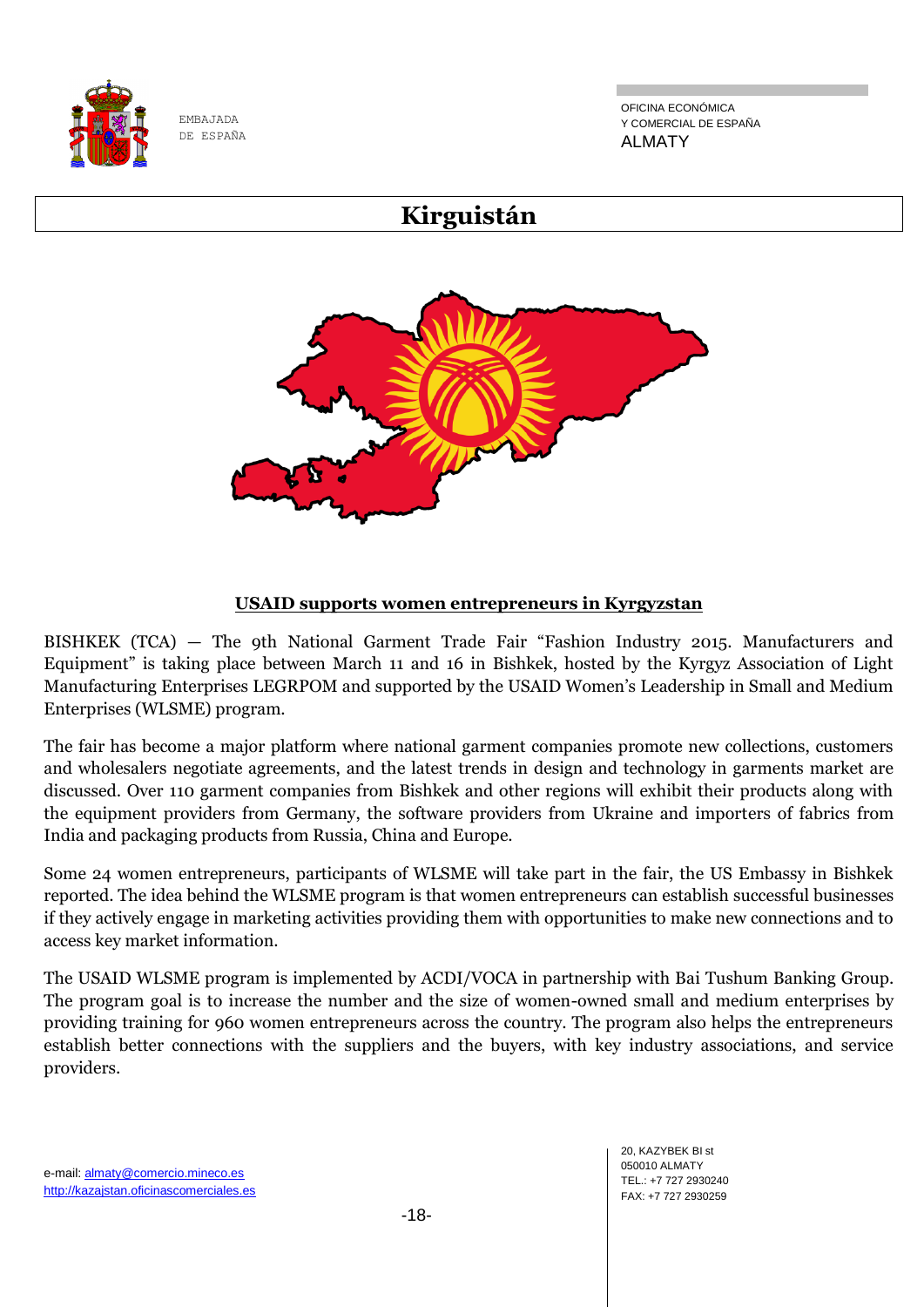![](_page_18_Picture_0.jpeg)

The WLSME program works with women entrepreneurs in garment production, tourism, and agro-processing value chains across Kyrgyzstan. The program offers access to business management training series, including marketing, business planning, financial planning, human resource management, productivity of enterprises, and contracts & negotiations.

Fuente: Timesca

#### **EU and Central Asian countries agree to cooperate in field of security**

Deputy Foreign Minister of Kazakhstan, Kyrgyzstan, Tajikistan, Turkmenistan and Uzbekistan yesterday discussed cooperation with European partners in the area of security and migration at the second meeting of high-level dialogue on security issues between the EU and Central Asia, Interfax agency reported.

As noted, the representatives of Afghanistan invited as special guests, and Deputy Secretary General of the EU External Action Service Helga Schmidt presided over the meeting.

Participants agreed to cooperate. In particular, it was decided to open the regional center of excellence in the prevention of illegal traffic in hazardous chemical, biological, radiological and nuclear materials in Tashkent in the spring of 2015.

In March in Brussels, and in May in Bishkek will be held a meeting of experts to combat terrorism and violent extremism. Partners supported the participation of the countries of Central Asia in the activities of the Centre of Excellence in countering violent extremism in Abu Dhabi.

They agreed to strengthen cooperation in border management and the fight against drug trafficking within the EU-funded regional updated programs BOMCA and CADAP, to strengthen cooperation with border management program for Afghanistan (BOMNAF). Central Asian countries are stepping participation in the EU program "Examination of migration" (MIEUX) and the Prague process between the EU and third countries.

High-level dialogue on security issues reflects the general interest of the EU and the countries of Central Asia to strengthen dialogue and cooperation in this area. Its first meeting was held in Brussels in 2013.

Fuente:24.kg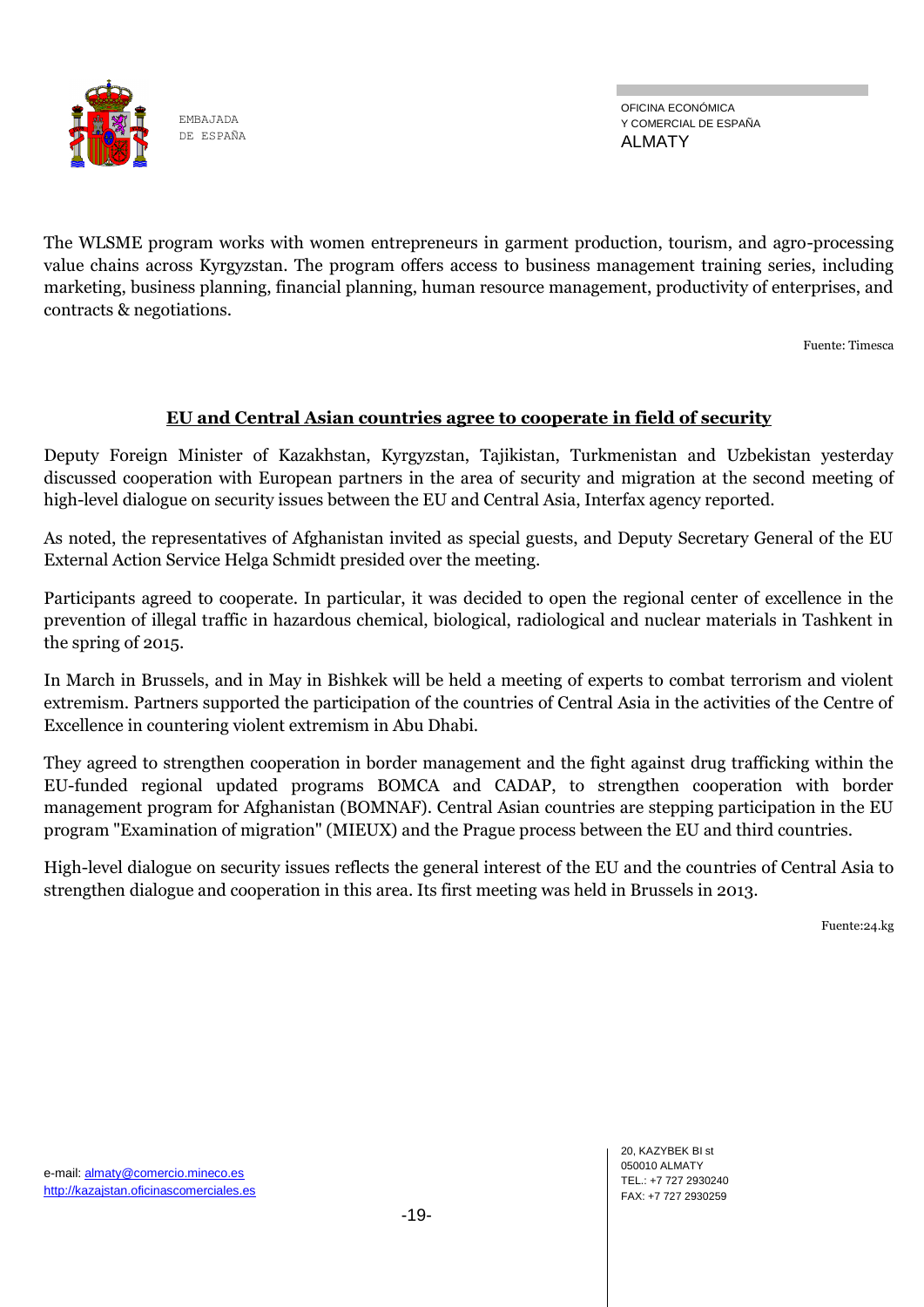![](_page_19_Picture_0.jpeg)

#### **Argentina hopes that with the entry of Kyrgyzstan in EEU trade and economic cooperation will be improved**

Bishkek, March 12 / Kabar /. Argentina hopes that with the entry of Kyrgyzstan in the Eurasian Economic Union (EEU) trade and economic cooperation between the two countries will be improved. Ambassador Extraordinary and Plenipotentiary of Argentina to Kyrgyzstan Pablo Anselmo Tettamanti expressed such a hope at a meeting with Minister of Agriculture and Land Reclamation of the Kyrgyz Republic Taalaibek Aidaraliev.

According to the press service of the Ministry, the sides discussed bilateral cooperation in the agricultural sector.

The Ambassador expressed hope that cooperation will be developed with the entry of the KR to the EEU.

Minister offered to exchange experiences in solving the existing problems in water, agriculture, food processing industry.

In turn, the Ambassador drew attention to the prospects of cooperation between Argentina and Kyrgyzstan in the field of agricultural livestock breeding, in the supply of equipment for the processing sector of the country.

Fuente: Kabar

#### **The World Bank is ready to assist the Kyrgyz Government to create jobs for returning migrants**

Bishkek, March 12 / Kabar.

According to the press service of the Ministry of Foreign Affairs, during the meeting the sides discussed the progress and implementation of existing projects, strategies and objectives of the Bank in the near future.

Saroj Kumar Jha informed about the current portfolio of investment projects in Kyrgyzstan and expressed the intention of the World Bank to support the efforts of the government of Kyrgyzstan to create jobs for migrant workers returning from abroad.

The sides noted the need to enhance regional cooperation in Central Asia, which is essential to ensure the safety and strengthen comprehensive ties between the Central Asian states.

Minister Abdyldaev stressed that the situation in and around Central Asia demands form countries in the region the search for new forms of relations and cooperation on a bilateral and multilateral basis in the fields of economics, politics, education, culture and others.

Following the meeting, it was agreed to deepen cooperation between Kyrgyzstan and the World Bank on joint projects.

Fuente: Kabar

20, KAZYBEK BI st 050010 ALMATY TEL.: +7 727 2930240 FAX: +7 727 2930259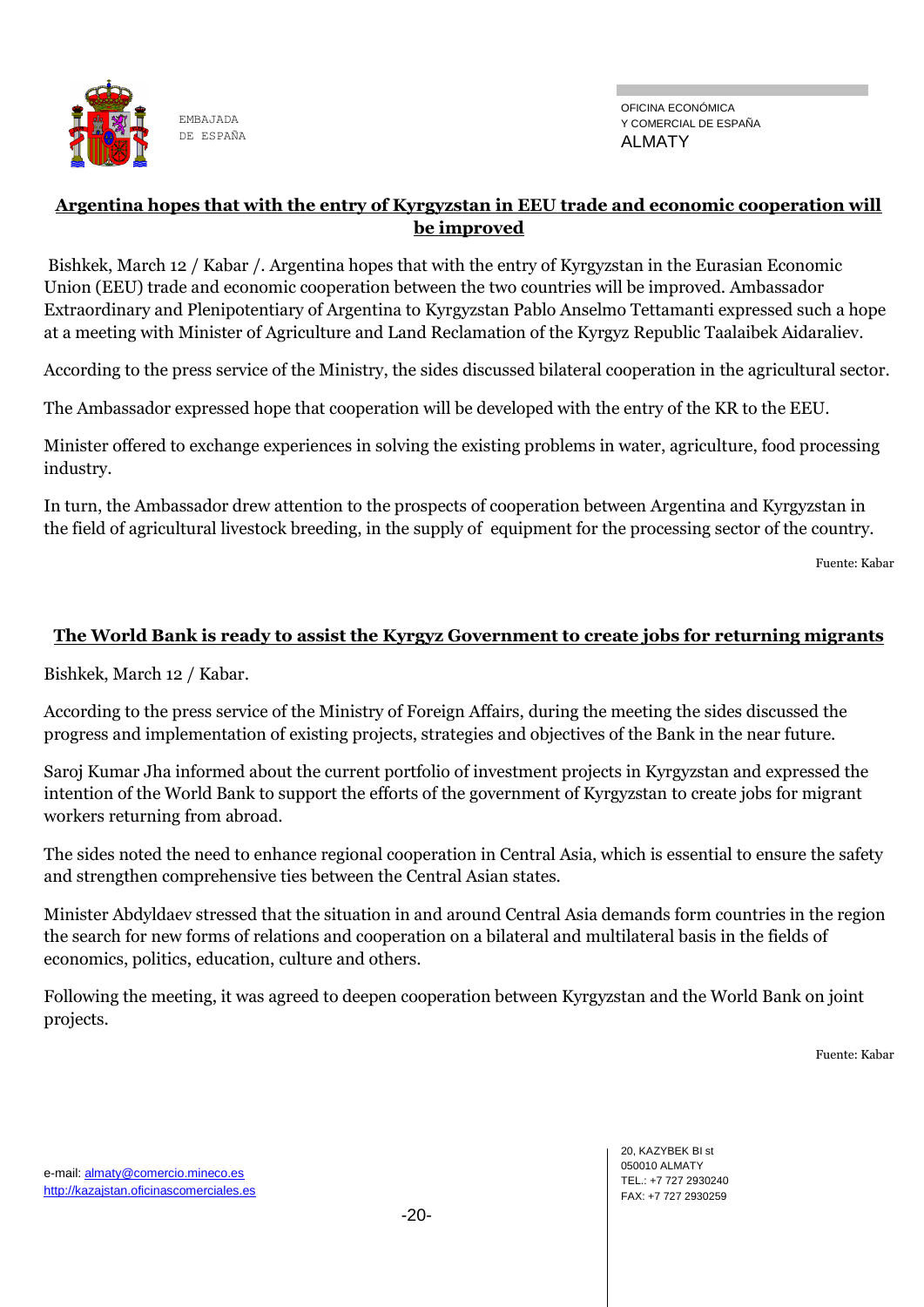![](_page_20_Picture_0.jpeg)

OFICINA ECONÓMICA Y COMERCIAL DE ESPAÑA ALMATY

## **Tayikistán**

![](_page_20_Figure_4.jpeg)

### **International Lenders Bet on Tajikistan**

With loans from the World Bank and the ADB, Tajikistan strengthens its infrastructure.

Parliamentary elections in Tajikistan have overshadowed the recent commitments by international lenders to finance projects in the country. Both the European Bank for Reconstruction and Development (EBRD) and the Asian Development Bank (ABD) have allocated funds, giving a boost to Tajikistan's image. Chinese lenders also have turned their eyes towards the mountainous Central Asian country, as Tajikistan may become a crucial node for Beijing's Silk Road initiative. The West is also focusing on Dushanbe, as it is regarded as a solid garrison from which to engage with Afghanistan and Pakistan to the south.

Indeed, Tajikistan has an important role to play with Afghanistan and Pakistan. Recently, Dushanbe concluded several agreements to export electricity to its southern neighbors under the Dushanbe-sponsored and U.S. backed CASA-1000 program. Afghanistan received around 1.1 billion kWh in 2014 from Tajikistan alone, a slight increase on the previous year. Under the same umbrella program, Pakistan, separated from Tajikistan by the Wakhan corridor, is supposed to receive more than 5 billion kWh every year. Tajikistan will participate with 70 percent of the supply, while the rest will be sent southbound from Kyrgyzstan. In terms of costs, which rounds up to 1 billion dollars, Tajikistan will finance one quarter out of the total tally.

Tajikistan is interested in becoming a regional hub for electricity trade. The EBRD has recently opened up a program to refurbish the 126 MW Kayrakkum hydroelectric project, operating a dam on the Syr Darya. The 75 million dollar project gathered international consultants to assess both electricity production and climate change issues. The World Bank participates in Tajikistan's development through important infrastructure projects, such

20, KAZYBEK BI st 050010 ALMATY TEL.: +7 727 2930240 FAX: +7 727 2930259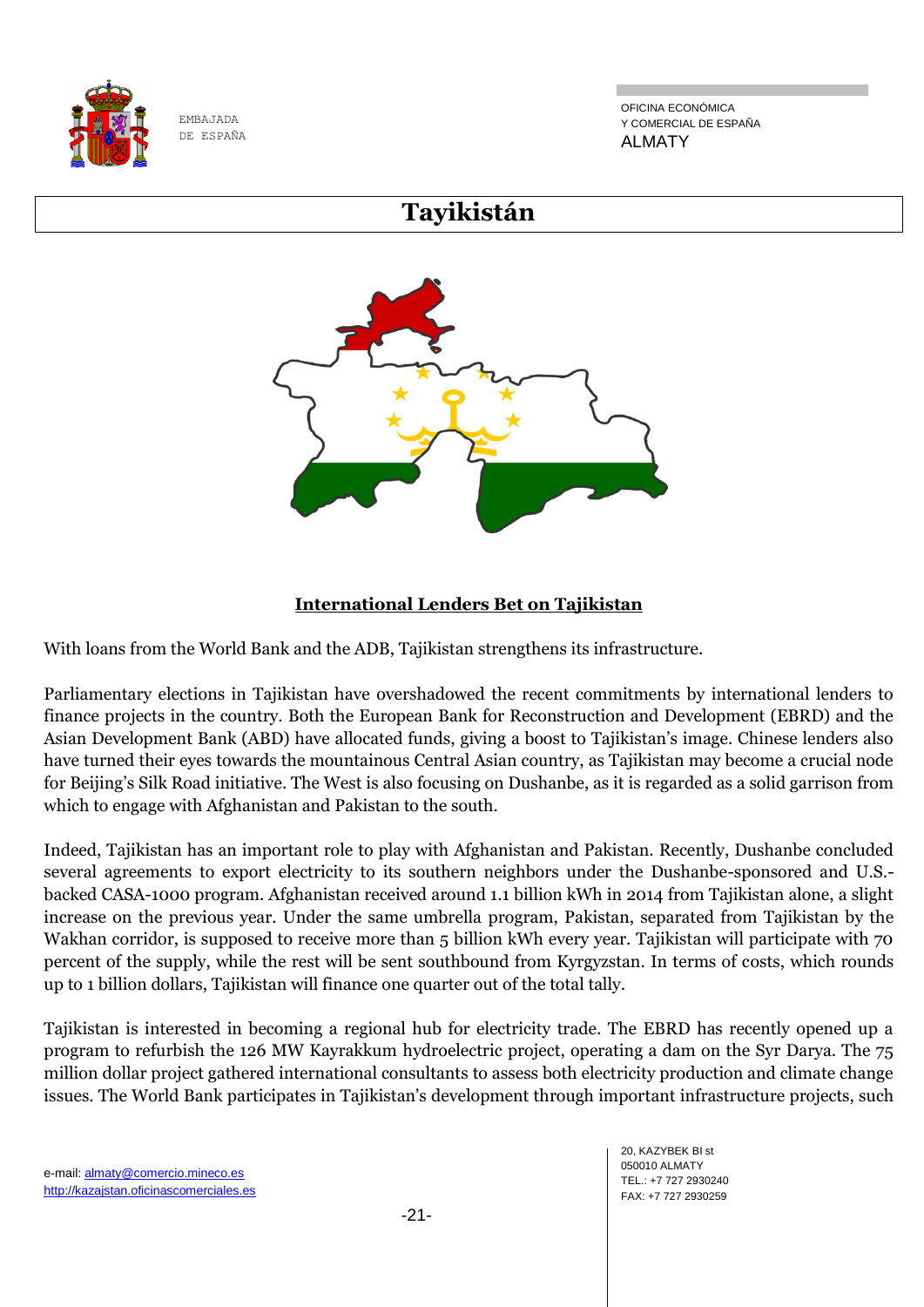![](_page_21_Picture_0.jpeg)

OFICINA ECONÓMICA Y COMERCIAL DE ESPAÑA ALMATY

as the Central Asia Road Links program, for which Dushanbe is receiving 45 million dollars. Since 1996, the World Bank has allocated almost 1 billion dollars to aid Tajikistan's plans. Most importantly, the World Bank is heavily involved in the co-financing of the Rogun dam, a massive hydroelectric project to which citizens of Tajikistan had to subscribe as well.

Other lenders are helping with infrastructure projects. In this respect, Tajikistan plays a crucial role in the common projects of the Chinese government and of ADB. Tajikistan lies at the crossroads of Beijing's own Silk Road initiative and ADB's CAREC (Central Asia Regional Economic Cooperation). ADB vice president Zhang Wencai said in an interview that "Large investment needs for infrastructure in the region create large funding gaps," which in turn create the opportunity for other investors to participate.

The ADB will also assist Tajikistan in the implementation of its five-year plan for 2016-2020, which is focusing on the development of infrastructure (both in the fields of energy and transport infrastructure, access to water, and institutional reform). Tajikistan has been part of the ADB for 17 years, during which time it has received more than 1 billion dollars in loans and grants.

The Chinese government plans large investments in Tajikistan. At the end of February, the Beijing-based Sino-Tajik Mining Company was granted a parliamentary permit by the parliament in Dushanbe to develop the lead deposits in Zarnisori Shimoli for 200 million dollars for the project. The impact on the labor force should result in 2,000 new jobs.

Last January, Tajikistan became a founding member of the Shanghai-based Asian Infrastructure Investment Bank (AIIB). The AIIB is seen as an alternative to the World Bank and the ADB, as its aim is also to provide project loans to developing countries. China will remain AIIB's majority shareholder.

The interest of the most important institutional lenders, together with the investments from Beijing, suggest that Tajikistan's geographical position and its water endowment make it an invaluable partner for outside powers who wish to keep the region interconnected. Neighboring Uzbekistan, on the other hand is not happy with Tajikistan's upstream water management. Spats between Tashkent and Dushanbe are ongoing, but Tajikistan right now is of international interest. Its proximity to the Afghan hotspot might explain both the deep financial involvement and the lack of scrutiny given to its governance.

Fuente: The Diplomat

20, KAZYBEK BI st 050010 ALMATY TEL.: +7 727 2930240 FAX: +7 727 2930259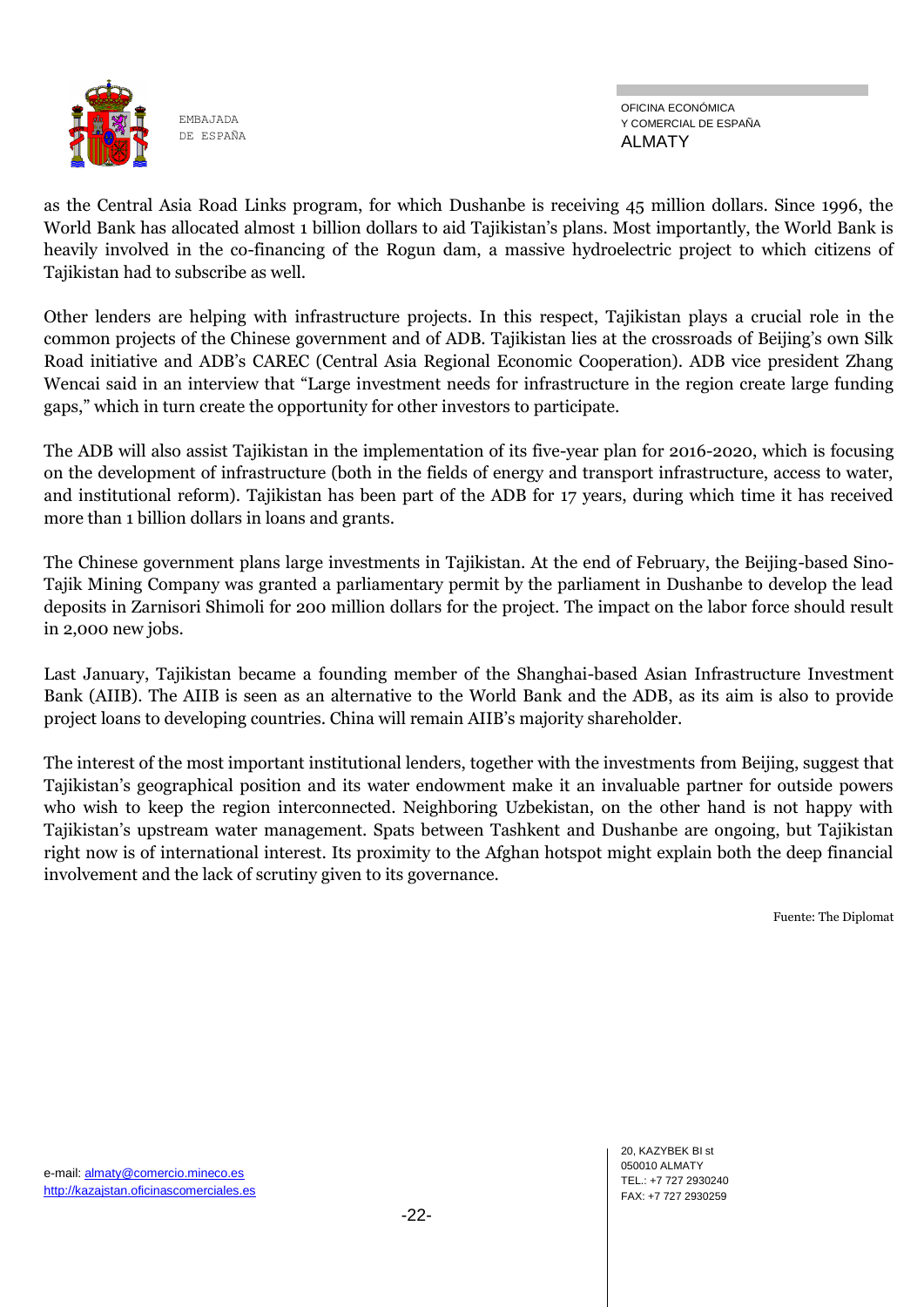![](_page_22_Picture_0.jpeg)

#### **Tajikistan interested in Azerbaijani mining, agriculture investments**

By Elena Kosolapova – Trend:

Tajikistan is interested in attracting Azerbaijani investments in the mining industry and agriculture, the Tajik ambassador in Baku, Zohir Saidov told Trend March 11.

The ambassador said Tajikistan wants to invite Azerbaijani specialists to work in these sectors of the economy.

"We constantly have an exchange of delegations on economic issues," the ambassador said. "We had a meeting of the intergovernmental economic cooperation commission in October 2014, and we hope to hold a meeting this year as well."

"A Tajik delegation is planned to arrive in Baku late this year," Saidov added.

The ambassador noted that Tajikistan actively cooperates with the Azerbaijani company Azeraluminium.

"Aside from that, talks are currently underway with the Azerbaijani company Azersun on investing in construction of large fruit and vegetable processing enterprises in Tajikistan," he said.

Saidov added that there are also Azerbaijani construction companies in Tajikistan engaged in construction and facing of houses.

The ambassador also said Azerbaijan and Tajikistan actively cooperate in the areas of culture and education, adding that it is planned, in particular, to hold days of Azerbaijani culture in Tajikistan in 2016.

"It is not yet determined in what month the event will take place," said Saidov. "The issue is currently being reviewed by the culture ministry."

He also noted that on March 10, Baku's Nizami Cinema Center hosted the opening of the days of Tajik cinema, which will last until March 14.

The trade turnover between Azerbaijan and Tajikistan was around \$2.825 million in 2014, according to Azerbaijan's Customs Committee. The import to Azerbaijan from Tajikistan and the export to this country stood at \$187,960 and almost \$2.637 million, respectively, according to the committee.

The trade turnover was over \$13.8 million in 2013.

Fuente:AzerNews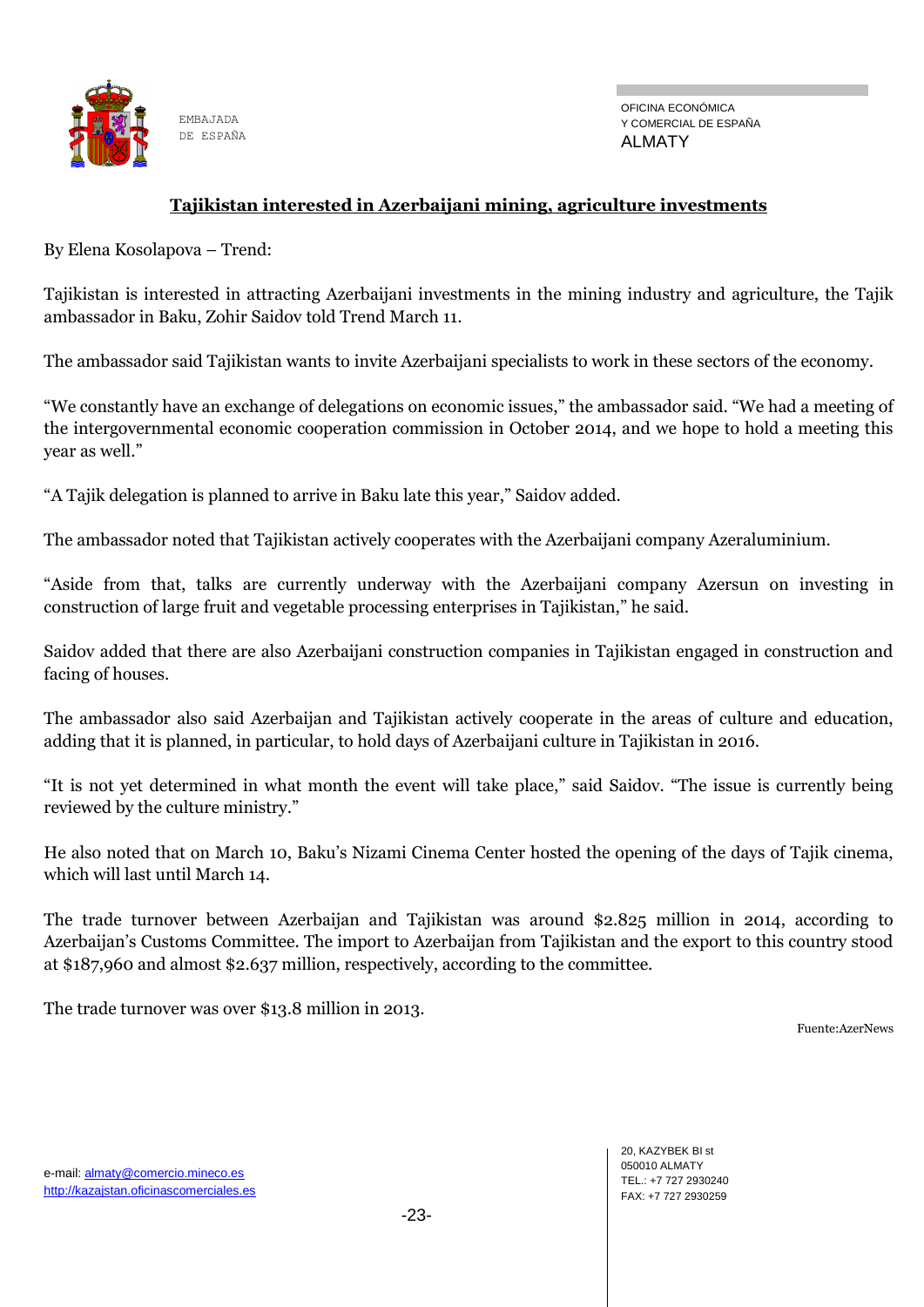![](_page_23_Picture_0.jpeg)

#### **Money remittances from Russia to Uzbekistan, Tajikistan decreased**

BISHKEK (TCA) — Money remittances from Russia decreased by 10 percent to Uzbekistan and by 6 percent to Tajikistan in 2014 compared to 2013, according to Russian analytical agency TMT Consulting and the analytical center of CONTACT money transfer system.

According to their joint press release, in 2014 the Russian market of trans-border money remittances by private individuals amounted to US \$25 billion, with \$20.9 billion remitted from Russia, including \$18.3 billion remitted to former Soviet republics.

According to the agencies, in 2014 remittances to Uzbekistan amounted to a little more than \$6 billion and to Tajikistan around \$4 billion. Exact figures for 2014 are expected from the Central Bank of Russia in the end of March.

At the same time, 2014 saw a 5-percent increase in money remittances to Russia, amounting to \$4.2 billion, mainly from Kazakhstan, Armenia, and Azerbaijan. Most remittances to Russia were made in the end of 2014 for purchasing real estate, motor vehicles, and household equipment which became cheaper in Russia due to a sharp devaluation of the Russian ruble against the US dollar.

The analytical agencies forecast that in 2015, the number of foreign citizens staying in Russia will decrease by 8 percent and the trans-border money remittances market will shrink by 25-30 percent, down to \$18 billion-\$19 billion.

A large number of labor migrants from Central Asian countries, mainly from Kyrgyzstan, Tajikistan, and Uzbekistan, are currently working in Russia, and the economies of these countries are largely dependent on remittances they send to their home countries.

Fuente:Timesca

#### **Dushanbe hosts EU-Central Asia High Level Security Dialogue**

DUSHANBE (TCA) — The second High Level Security Dialogue between the European Union and the Central Asia countries of Kazakhstan, Kyrgyzstan, Tajikistan, Turkmenistan, and Uzbekistan took place yesterday in the Tajik capital Dushanbe, Avesta news agency reported.

According to the EU Delegation to Tajikistan, Afghanistan was invited as a special guest to the Dialogue.

The meeting was held at the level of deputy foreign ministers and chaired by Helga Schmid, the Deputy Secretary General of the European External Action Service (EEAS).